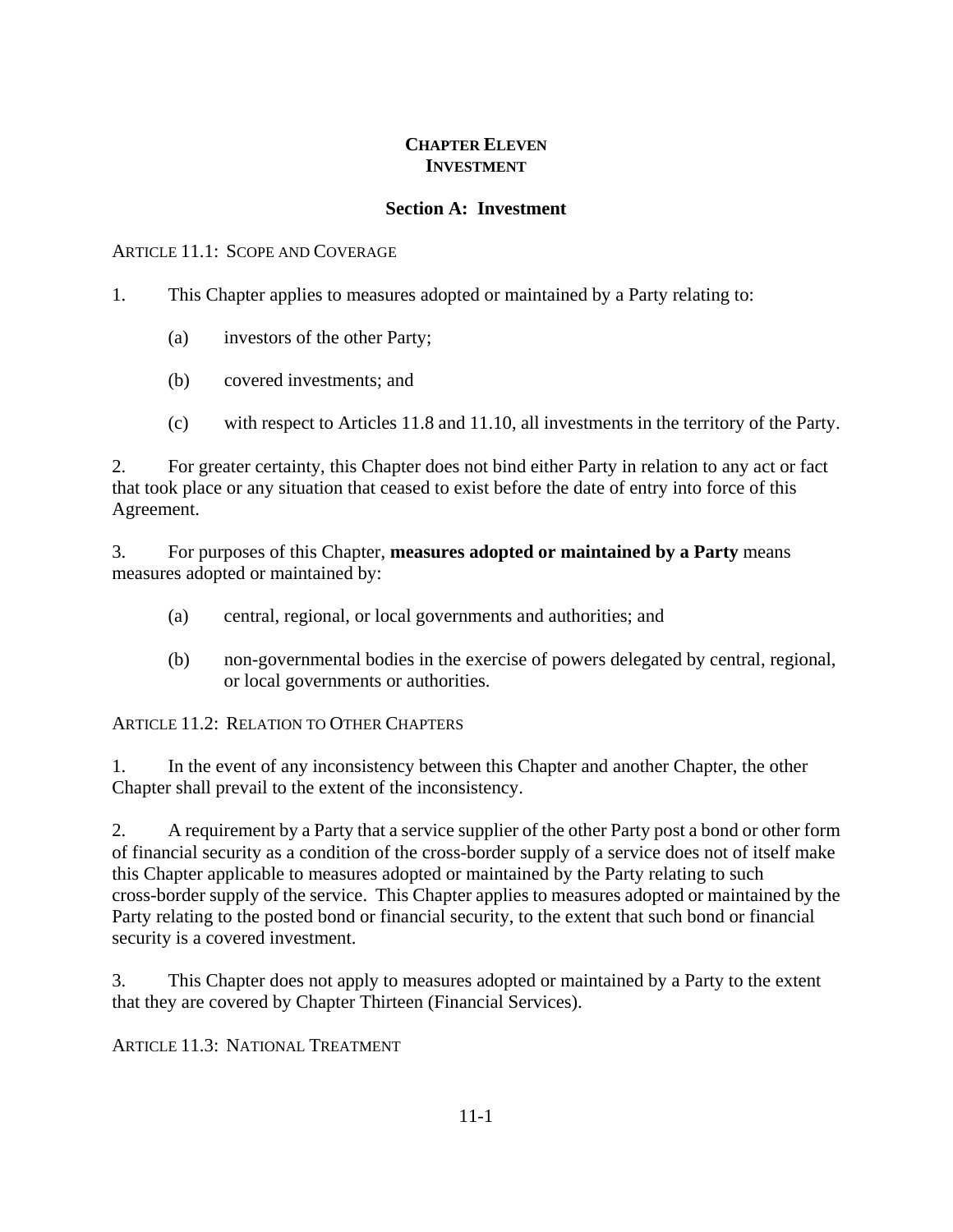1. Each Party shall accord to investors of the other Party treatment no less favorable than that it accords, in like circumstances, to its own investors with respect to the establishment, acquisition, expansion, management, conduct, operation, and sale or other disposition of investments in its territory.

2. Each Party shall accord to covered investments treatment no less favorable than that it accords, in like circumstances, to investments in its territory of its own investors with respect to the establishment, acquisition, expansion, management, conduct, operation, and sale or other disposition of investments.

3. The treatment to be accorded by a Party under paragraphs 1 and 2 means, with respect to a regional level of government, treatment no less favorable than the most favorable treatment accorded, in like circumstances, by that regional level of government to investors, and to investments of investors, of the Party of which it forms a part.

ARTICLE 11.4: MOST-FAVORED-NATION TREATMENT

1. Each Party shall accord to investors of the other Party treatment no less favorable than that it accords, in like circumstances, to investors of any non-Party with respect to the establishment, acquisition, expansion, management, conduct, operation, and sale or other disposition of investments in its territory.

2. Each Party shall accord to covered investments treatment no less favorable than that it accords, in like circumstances, to investments in its territory of investors of any non-Party with respect to the establishment, acquisition, expansion, management, conduct, operation, and sale or other disposition of investments.

# ARTICLE [1](#page-1-0)1.5: MINIMUM STANDARD OF TREATMENT<sup>1</sup>

1. Each Party shall accord to covered investments treatment in accordance with customary international law, including fair and equitable treatment and full protection and security.

2. For greater certainty, paragraph 1 prescribes the customary international law minimum standard of treatment of aliens as the minimum standard of treatment to be afforded to covered investments. The concepts of "fair and equitable treatment" and "full protection and security" do not require treatment in addition to or beyond that which is required by that standard, and do not create additional substantive rights. The obligation in paragraph 1 to provide:

 (a) "fair and equitable treatment" includes the obligation not to deny justice in criminal, civil, or administrative adjudicatory proceedings in accordance with the principle of due process embodied in the principal legal systems of the world; and

<span id="page-1-0"></span> $\overline{a}$ <sup>1</sup> Article 11.5 shall be interpreted in accordance with Annex 11-A.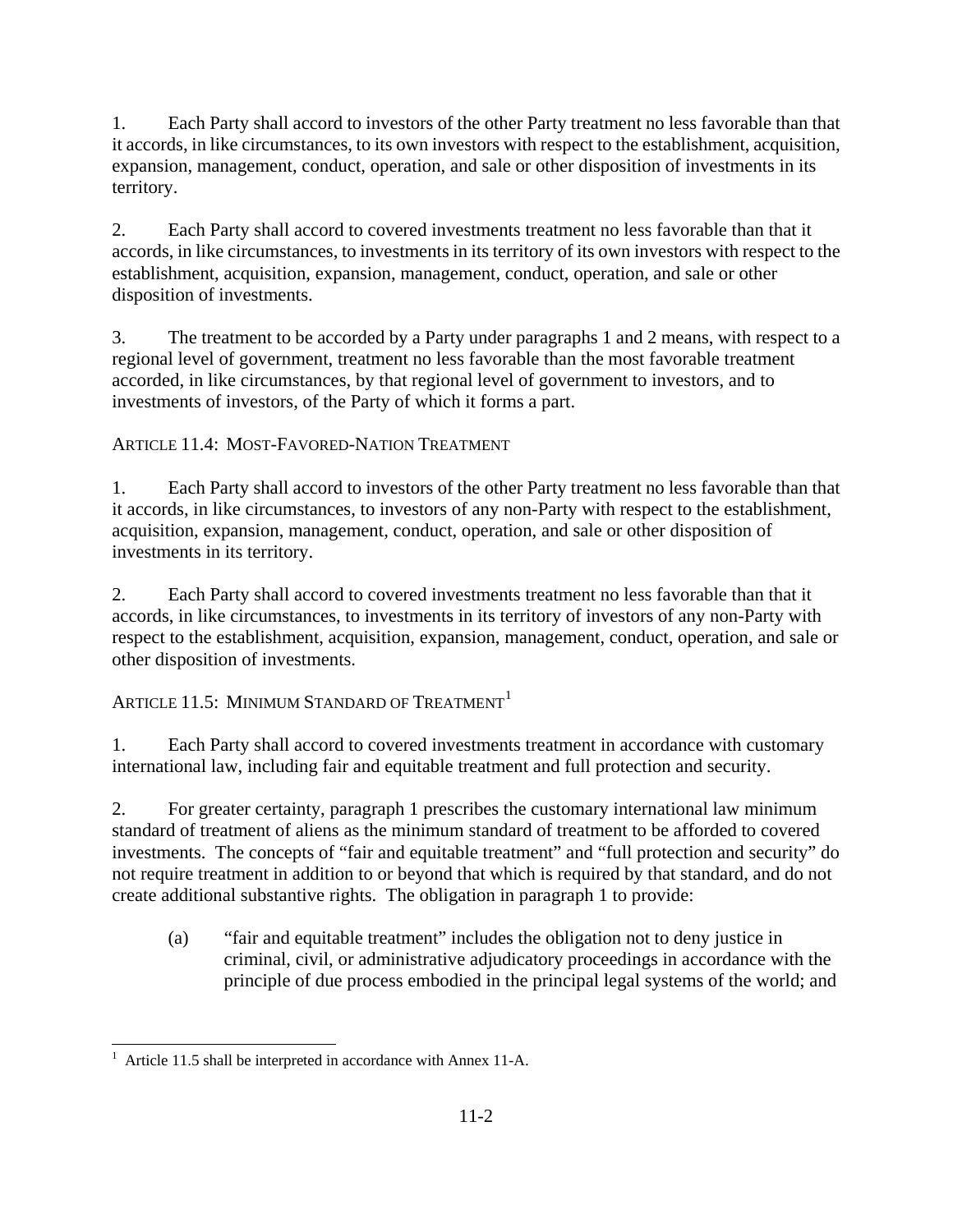(b) "full protection and security" requires each Party to provide the level of police protection required under customary international law.

3. A determination that there has been a breach of another provision of this Agreement, or of a separate international agreement, does not establish that there has been a breach of this Article.

4. Notwithstanding Article 11.12.5(b), each Party shall accord to investors of the other Party, and to covered investments, non-discriminatory treatment with respect to measures it adopts or maintains relating to losses suffered by investments in its territory owing to war or other armed conflict, or revolt, insurrection, riot, or other civil strife.

5. Notwithstanding paragraph 4, if an investor of a Party, in the situations referred to in paragraph 4, suffers a loss in the territory of the other Party resulting from:

- (a) requisitioning of its covered investment or part thereof by the latter's forces or authorities; or
- (b) destruction of its covered investment or part thereof by the latter's forces or authorities, which was not required by the necessity of the situation,

the latter Party shall provide the investor restitution, compensation, or both, as appropriate, for such loss. Any compensation shall be prompt, adequate, and effective in accordance with paragraphs 2 through 4 of Article 11.6, *mutatis mutandis*.

6. Paragraph 4 does not apply to existing measures relating to subsidies or grants that would be inconsistent with Article 11.3 but for Article 11.12.5(b).

ARTICLE 11.6: EXPROPRIATION AND COMPENSATION<sup>[2](#page-2-0)</sup>

1. Neither Party may expropriate or nationalize a covered investment either directly or indirectly through measures equivalent to expropriation or nationalization (expropriation), except:

- (a) for a public purpose;
- (b) in a non-discriminatory manner;
- (c) on payment of prompt, adequate, and effective compensation; and
- (d) in accordance with due process of law and Article 11.5.1 through 11.5.3.
- 2. The compensation referred to in paragraph 1(c) shall:
	- (a) be paid without delay;

<span id="page-2-0"></span> $\overline{a}$ <sup>2</sup> Article 11.6 shall be interpreted in accordance with Annexes 11-A and 11-B.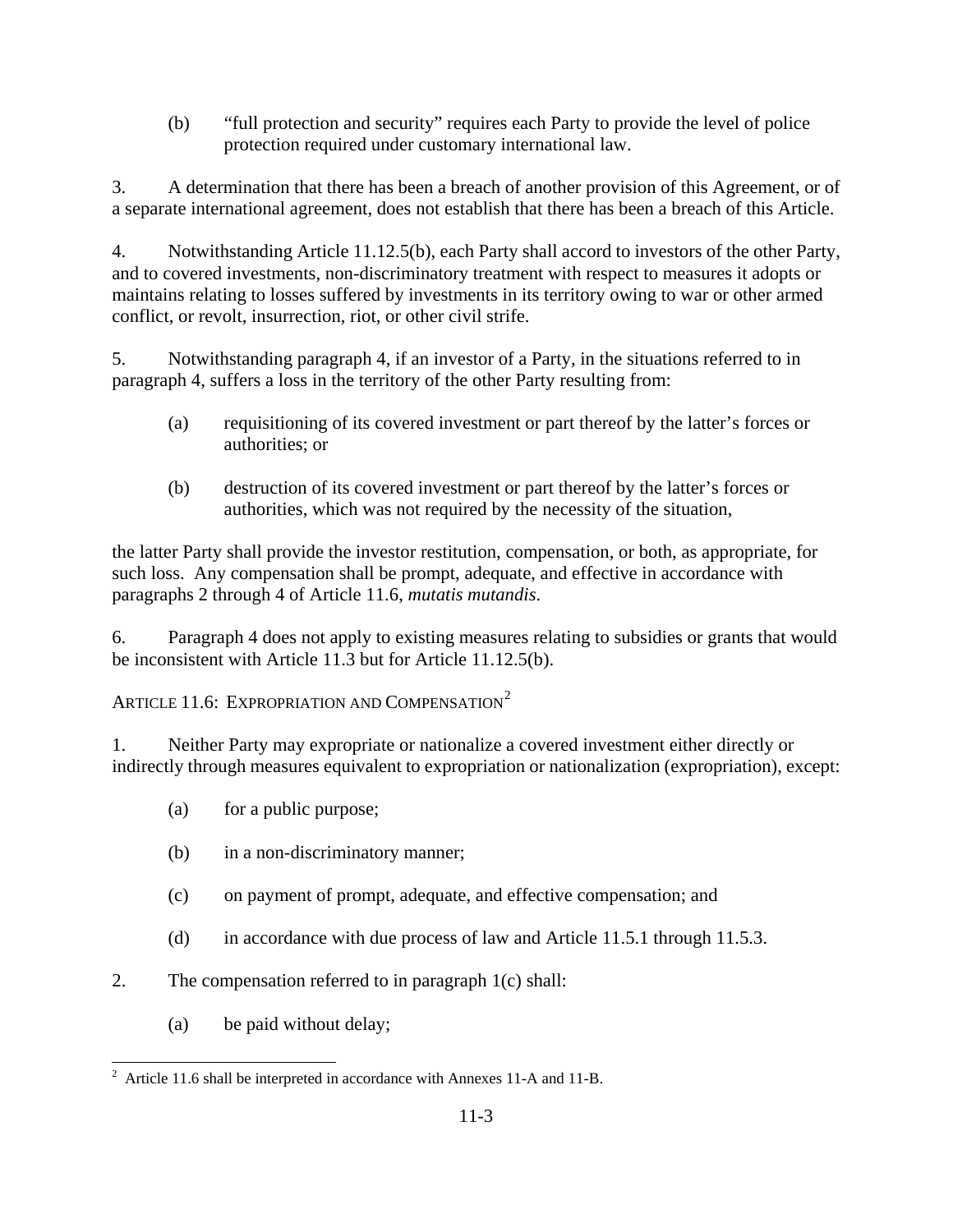- (b) be equivalent to the fair market value of the expropriated investment immediately before the expropriation took place (the date of expropriation);
- (c) not reflect any change in value occurring because the intended expropriation had become known earlier; and
- (d) be fully realizable and freely transferable.

3. If the fair market value is denominated in a freely usable currency, the compensation referred to in paragraph 1(c) shall be no less than the fair market value on the date of expropriation, plus interest at a commercially reasonable rate for that currency, accrued from the date of expropriation until the date of payment.

4. If the fair market value is denominated in a currency that is not freely usable, the compensation referred to in paragraph 1(c) – converted into the currency of payment at the market rate of exchange prevailing on the date of payment – shall be no less than:

- (a) the fair market value on the date of expropriation, converted into a freely usable currency at the market rate of exchange prevailing on that date, plus
- (b) interest, at a commercially reasonable rate for that freely usable currency, accrued from the date of expropriation until the date of payment.

5. This Article does not apply to the issuance of compulsory licenses granted in relation to intellectual property rights in accordance with the TRIPS Agreement, or to the revocation, limitation, or creation of intellectual property rights, to the extent that such issuance, revocation, limitation, or creation is consistent with Chapter Eighteen (Intellectual Property Rights).

ARTICLE 11.7: TRANSFERS<sup>[3](#page-3-0)</sup>

1. Each Party shall permit all transfers relating to a covered investment to be made freely and without delay into and out of its territory. Such transfers include:

- (a) contributions to capital, including the initial contribution;
- (b) profits, dividends, capital gains, and proceeds from the sale of all or any part of the covered investment or from the partial or complete liquidation of the covered investment;
- (c) interest, royalty payments, management fees, and technical assistance and other fees;

<span id="page-3-0"></span> $\overline{a}$  $3$  For greater certainty, Annex 11-G applies to this Article.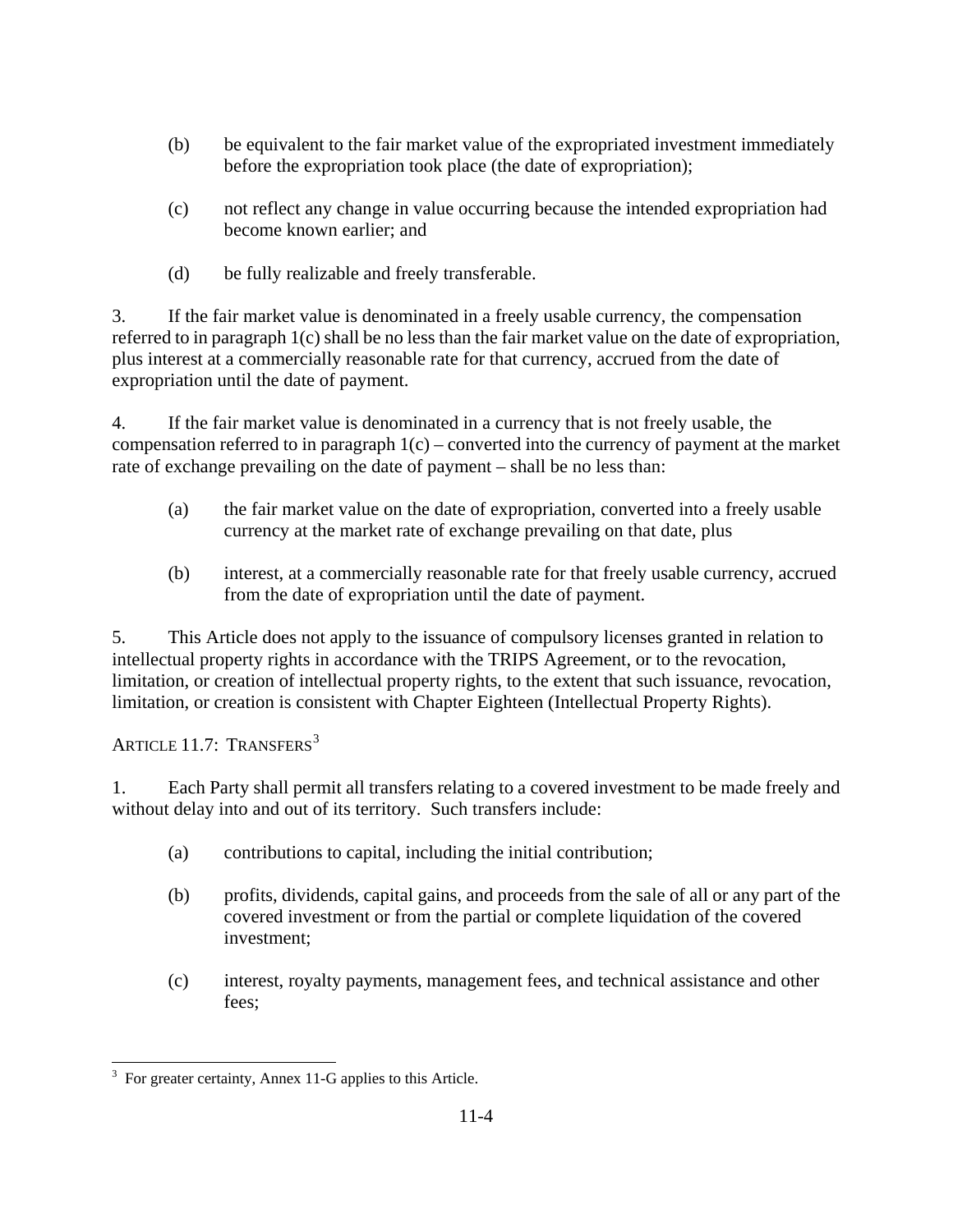- (d) payments made under a contract, including a loan agreement;
- (e) payments made pursuant to Article 11.5.4 and 11.5.5 and Article 11.6; and
- (f) payments arising out of a dispute.

2. Each Party shall permit transfers relating to a covered investment to be made in a freely usable currency at the market rate of exchange prevailing at the time of transfer.

3. Each Party shall permit returns in kind relating to a covered investment to be made as authorized or specified in a written agreement between the Party and a covered investment or an investor of the other Party.

4. Notwithstanding paragraphs 1 through 3, a Party may prevent a transfer through the equitable, non-discriminatory, and good faith application of its laws relating to:

- (a) bankruptcy, insolvency, or the protection of the rights of creditors;
- (b) issuing, trading, or dealing in securities, futures, options, or derivatives;
- (c) criminal or penal offenses;
- (d) financial reporting or record keeping of transfers when necessary to assist law enforcement or financial regulatory authorities; or
- (e) ensuring compliance with orders or judgments in judicial or administrative proceedings.

ARTICLE 11.8: PERFORMANCE REQUIREMENTS

1. Neither Party may, in connection with the establishment, acquisition, expansion, management, conduct, operation, or sale or other disposition of an investment in its territory of an investor of a Party or of a non-Party, impose or enforce any requirement or enforce any commitment or undertaking:<sup>[4](#page-4-0)</sup>

- (a) to export a given level or percentage of goods or services;
- (b) to achieve a given level or percentage of domestic content;
- (c) to purchase, use, or accord a preference to goods produced in its territory, or to purchase goods from persons in its territory;

<span id="page-4-0"></span> $\overline{a}$ <sup>4</sup> For greater certainty, a condition for the receipt or continued receipt of an advantage referred to in paragraph 2 does not constitute a "commitment or undertaking" for purposes of paragraph 1.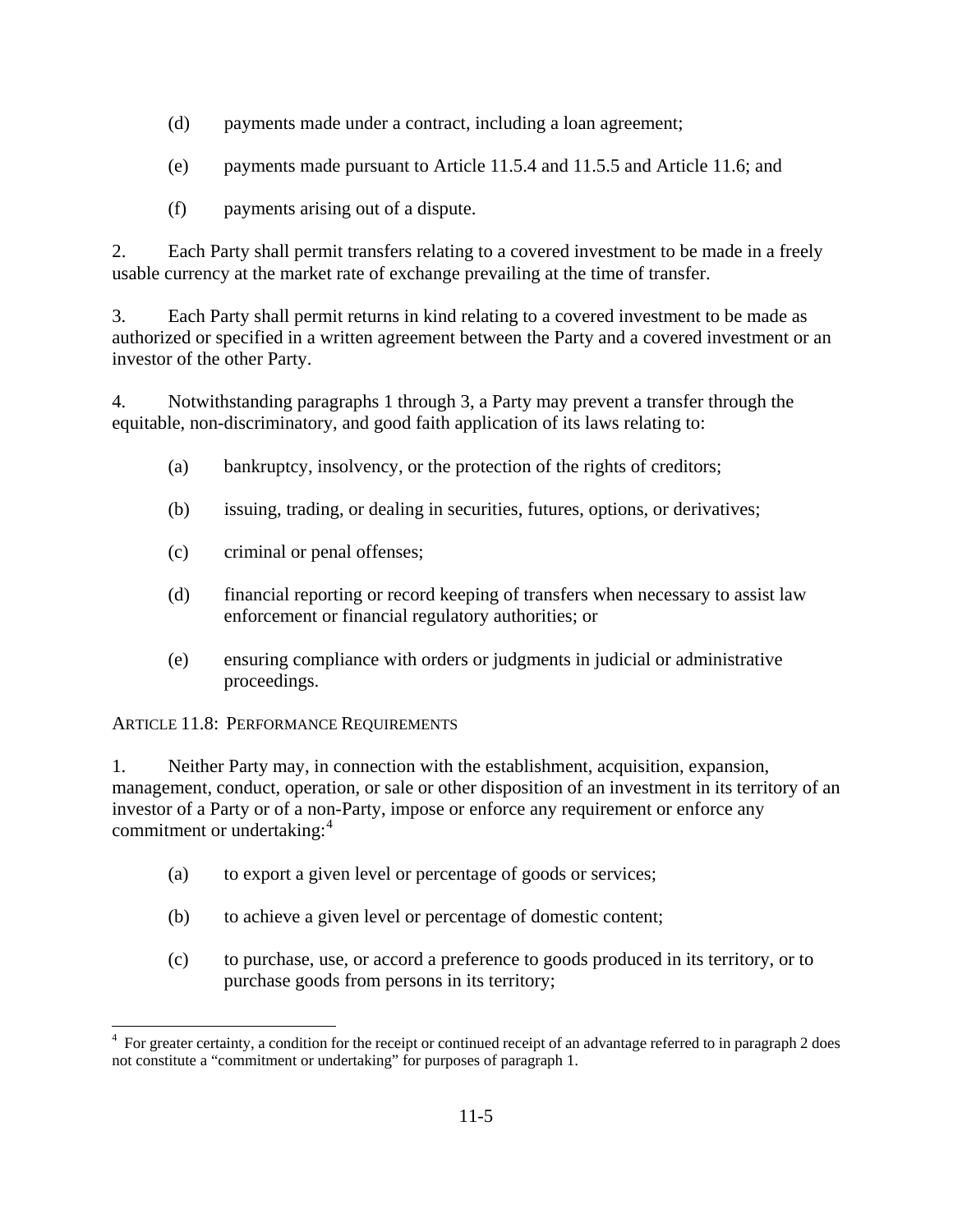- (d) to relate in any way the volume or value of imports to the volume or value of exports or to the amount of foreign exchange inflows associated with such investment;
- (e) to restrict sales of goods or services in its territory that such investment produces or supplies by relating such sales in any way to the volume or value of its exports or foreign exchange earnings;
- (f) to transfer a particular technology, a production process, or other proprietary knowledge to a person in its territory; or
- (g) to supply exclusively from the territory of the Party the goods that such investment produces or the services that it supplies to a specific regional market or to the world market.

2. Neither Party may condition the receipt or continued receipt of an advantage, in connection with the establishment, acquisition, expansion, management, conduct, operation, or sale or other disposition of an investment in its territory of an investor of a Party or of a non-Party, on compliance with any requirement:

- (a) to achieve a given level or percentage of domestic content;
- (b) to purchase, use, or accord a preference to goods produced in its territory, or to purchase goods from persons in its territory;
- (c) to relate in any way the volume or value of imports to the volume or value of exports or to the amount of foreign exchange inflows associated with such investment; or
- (d) to restrict sales of goods or services in its territory that such investment produces or supplies by relating such sales in any way to the volume or value of its exports or foreign exchange earnings.
- 3. (a) Nothing in paragraph 2 shall be construed to prevent a Party from conditioning the receipt or continued receipt of an advantage, in connection with an investment in its territory of an investor of a Party or of a non-Party, on compliance with a requirement to locate production, supply a service, train or employ workers, construct or expand particular facilities, or carry out research and development, in its territory.<sup>[5](#page-5-0)</sup>

 $\overline{a}$ 

<span id="page-5-0"></span> $<sup>5</sup>$  For greater certainty, nothing in paragraph 1 shall be construed to prevent a Party, in connection with the</sup> establishment, acquisition, expansion, management, conduct, operation, or sale or other disposition of an investment of an investor of a Party or of a non-Party in its territory, from imposing or enforcing a requirement or enforcing a commitment or undertaking to locate production, supply a service, train or employ workers, construct or expand particular facilities, or carry out research and development, in its territory, provided that such activity is consistent with paragraph 1(f).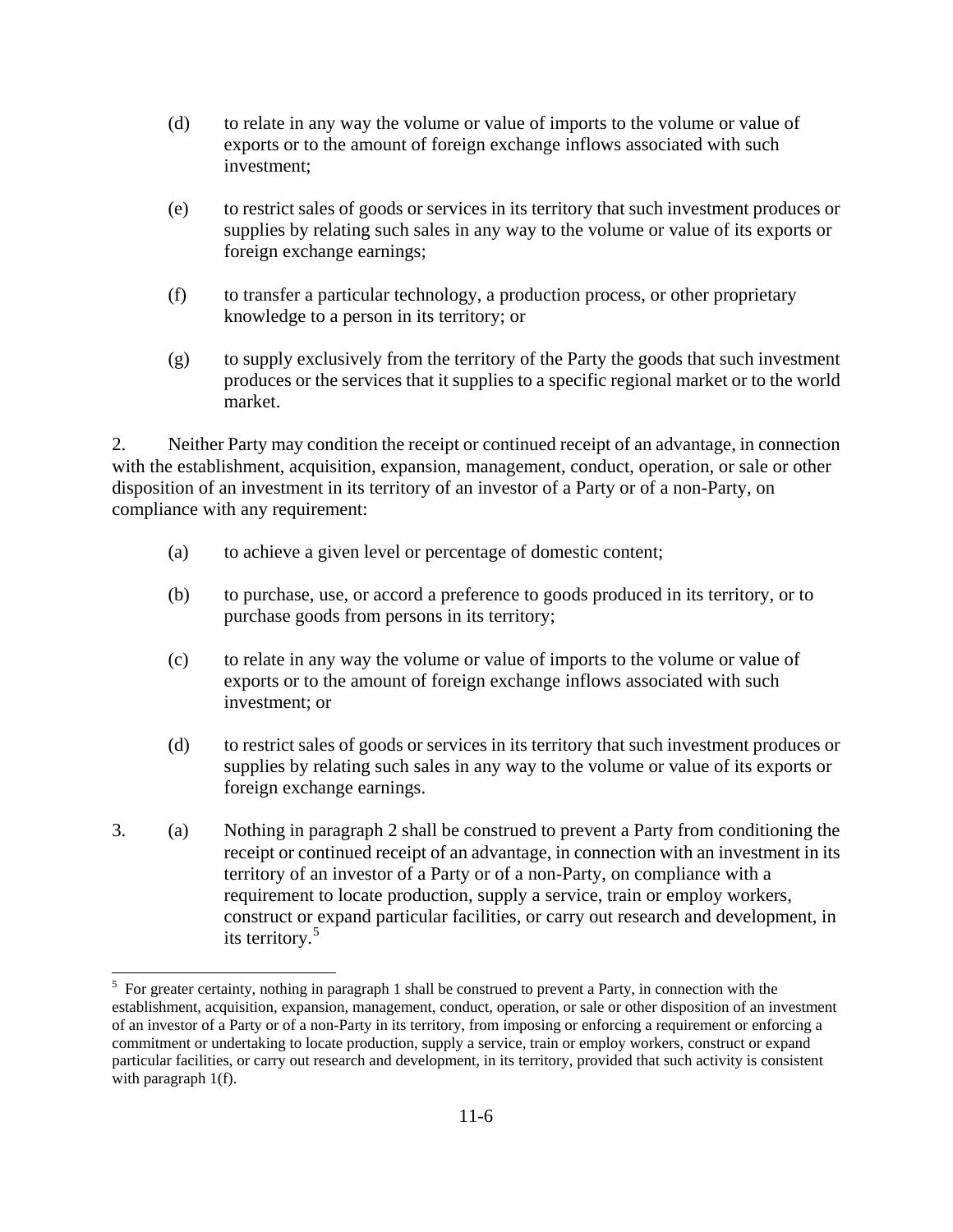- (b) Paragraph 1(f) does not apply:
	- (i) when a Party authorizes use of an intellectual property right in accordance with Article 31 of the TRIPS Agreement, or to measures requiring the disclosure of proprietary information that fall within the scope of, and are consistent with, Article 39 of the TRIPS Agreement; or
	- (ii) when the requirement is imposed or the commitment or undertaking is enforced by a court, administrative tribunal, or competition authority to remedy a practice determined after judicial or administrative process to be anticompetitive under the Party's competition laws.<sup>[6](#page-6-0)</sup>
- (c) Provided that such measures are not applied in an arbitrary or unjustifiable manner, and provided that such measures do not constitute a disguised restriction on international trade or investment, paragraphs  $1(b)$ , (c), and  $(f)$ , and  $2(a)$  and  $(b)$ , shall not be construed to prevent a Party from adopting or maintaining measures, including environmental measures:
	- (i) necessary to secure compliance with laws and regulations that are not inconsistent with this Agreement;
	- (ii) necessary to protect human, animal, or plant life or health; or
	- (iii) related to the conservation of living or non-living exhaustible natural resources.
- (d) Paragraphs  $1(a)$ , (b), and (c), and  $2(a)$  and (b), do not apply to qualification requirements for goods or services with respect to export promotion and foreign aid programs.
- (e) Paragraphs  $1(b)$ , (c), (f), and (g), and  $2(a)$  and (b), do not apply to government procurement.
- (f) Paragraphs 2(a) and (b) do not apply to requirements imposed by an importing Party relating to the content of goods necessary to qualify for preferential tariffs or preferential quotas.

4. For greater certainty, paragraphs 1 and 2 do not apply to any commitment, undertaking, or requirement other than those set out in those paragraphs.

5. This Article does not preclude enforcement of any commitment, undertaking, or

 $\overline{a}$ 

<span id="page-6-0"></span><sup>&</sup>lt;sup>6</sup> The Parties recognize that a patent does not necessarily confer market power.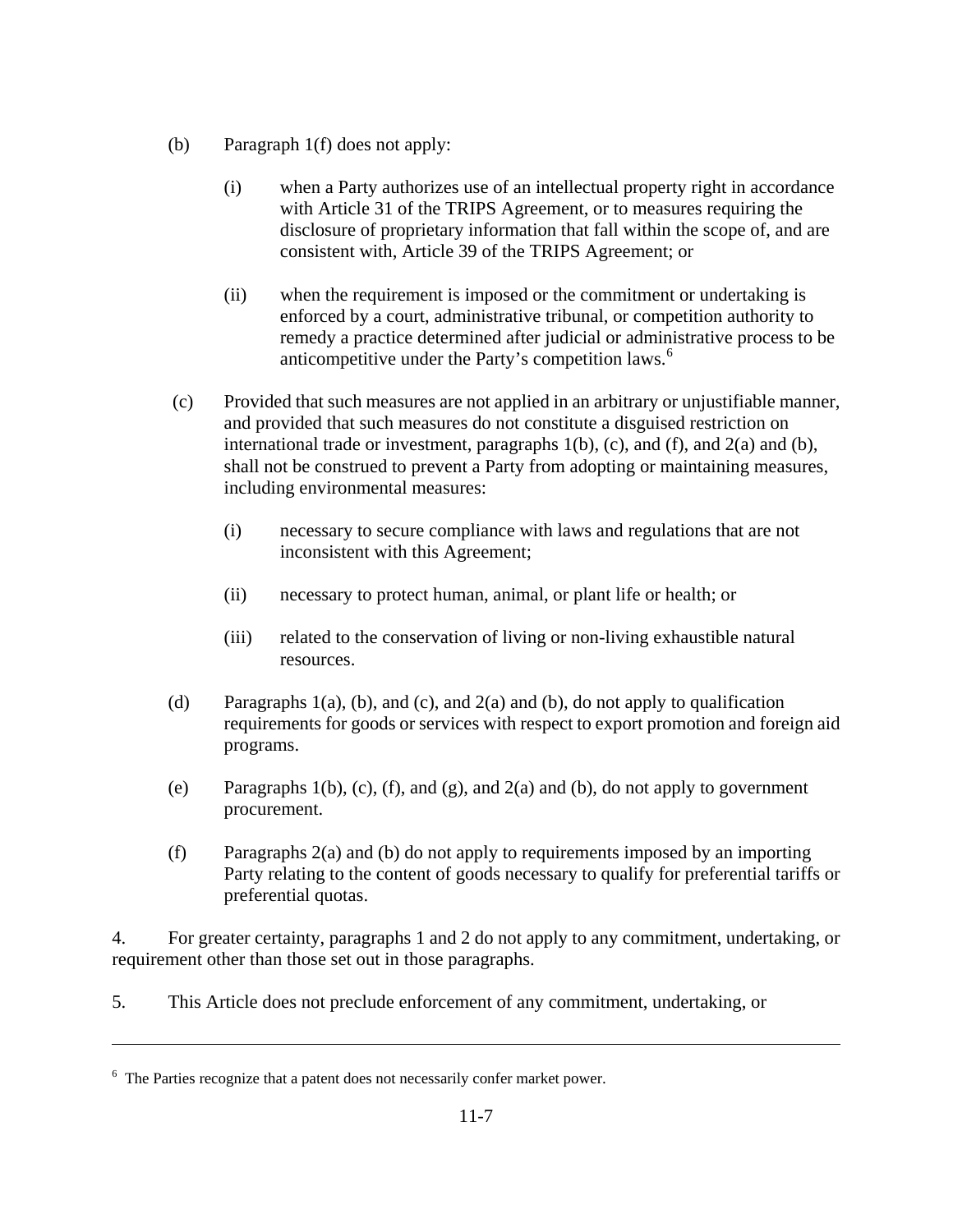requirement between private parties, where a Party did not impose or require the commitment, undertaking, or requirement. For purposes of this Article, private parties include designated monopolies or state enterprises, where such entities are not exercising delegated governmental authority.

### ARTICLE 11.9: SENIOR MANAGEMENT AND BOARDS OF DIRECTORS

1. Neither Party may require that an enterprise of that Party that is a covered investment appoint to senior management positions natural persons of any particular nationality.

2. A Party may require that a majority of the board of directors, or any committee thereof, of an enterprise of that Party that is a covered investment, be of a particular nationality, or resident in the territory of the Party, provided that the requirement does not materially impair the ability of the investor to exercise control over its investment.

### ARTICLE 11.10: INVESTMENT AND ENVIRONMENT

Nothing in this Chapter shall be construed to prevent a Party from adopting, maintaining, or enforcing any measure otherwise consistent with this Chapter that it considers appropriate to ensure that investment activity in its territory is undertaken in a manner sensitive to environmental concerns.

### ARTICLE 11.11: DENIAL OF BENEFITS

1. A Party may deny the benefits of this Chapter to an investor of the other Party that is an enterprise of such other Party and to investments of that investor if persons of a non-Party own or control the enterprise and the denying Party:

- (a) does not maintain normal economic relations with the non-Party; or
- (b) adopts or maintains measures with respect to the non-Party or a person of the non-Party that prohibit transactions with the enterprise or that would be violated or circumvented if the benefits of this Chapter were accorded to the enterprise or to its investments.

2. A Party may deny the benefits of this Chapter to an investor of the other Party that is an enterprise of such other Party and to investments of that investor if the enterprise has no substantial business activities in the territory of the other Party and persons of a non-Party, or of the denying Party, own or control the enterprise. If, before denying the benefits of this Chapter, the denying Party knows that the enterprise has no substantial business activities in the territory of the other Party and that persons of a non-Party, or of the denying Party, own or control the enterprise, the denying Party shall, to the extent practicable, notify the other Party before denying the benefits. If the denying Party provides such notice, it shall consult with the other Party at the other Party's request.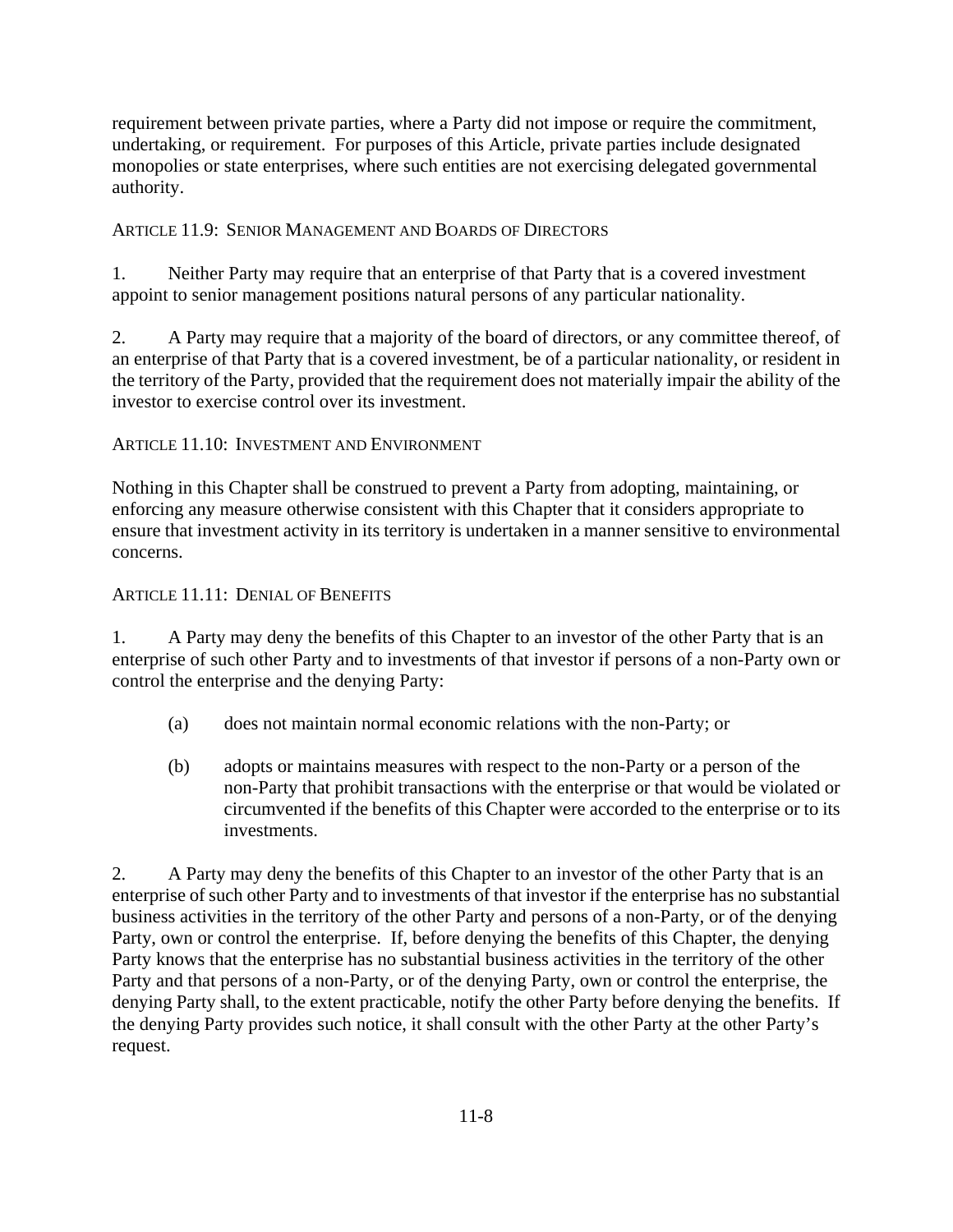#### ARTICLE 11.12: NON-CONFORMING MEASURES

- 1. Articles 11.3, 11.4, 11.8, and 11.9 do not apply to:
	- (a) any existing non-conforming measure that is maintained by a Party at
		- (i) the central level of government, as set out by that Party in its Schedule to Annex I,
		- (ii) a regional level of government, as set out by that Party in its Schedule to Annex  $I^{\dagger}$  or
		- (iii) a local level of government;  $8<sup>8</sup>$  $8<sup>8</sup>$
	- (b) the continuation or prompt renewal of any non-conforming measure referred to in subparagraph (a); or
	- (c) an amendment to any non-conforming measure referred to in subparagraph (a) to the extent that the amendment does not decrease the conformity of the measure, as it existed immediately before the amendment, with Article 11.3, 11.4, 11.8, or 11.9.

2. Articles 11.3, 11.4, 11.8, and 11.9 do not apply to any measure that a Party adopts or maintains with respect to sectors, subsectors, or activities, as set out in its Schedule to Annex II.

3. Neither Party may, under any measure adopted after the date of entry into force of this Agreement and covered by its Schedule to Annex II, require an investor of the other Party, by reason of its nationality, to sell or otherwise dispose of an investment existing at the time the measure becomes effective.

4. Articles 11.3 and 11.4 do not apply to any measure that is an exception to, or derogation from, the obligations under Article 18.1.6 (General Provisions) as specifically provided in that Article.

- 5. Articles 11.3, 11.4, and 11.9 do not apply to:
	- (a) government procurement; or

 $\overline{\phantom{a}}$ 

(b) subsidies or grants provided by a Party, including government-supported loans, guarantees, and insurance.

#### ARTICLE 11.13: SPECIAL FORMALITIES AND INFORMATION REQUIREMENTS

<span id="page-8-0"></span> $7$  For greater certainty, Annex 12-C (Consultations Regarding Non-Conforming Measures Maintained by a Regional Level of Government) is incorporated into and made part of this Chapter.

<span id="page-8-1"></span><sup>8</sup> For Korea, **local level of government** means a local government as defined in the *Local Autonomy Act*.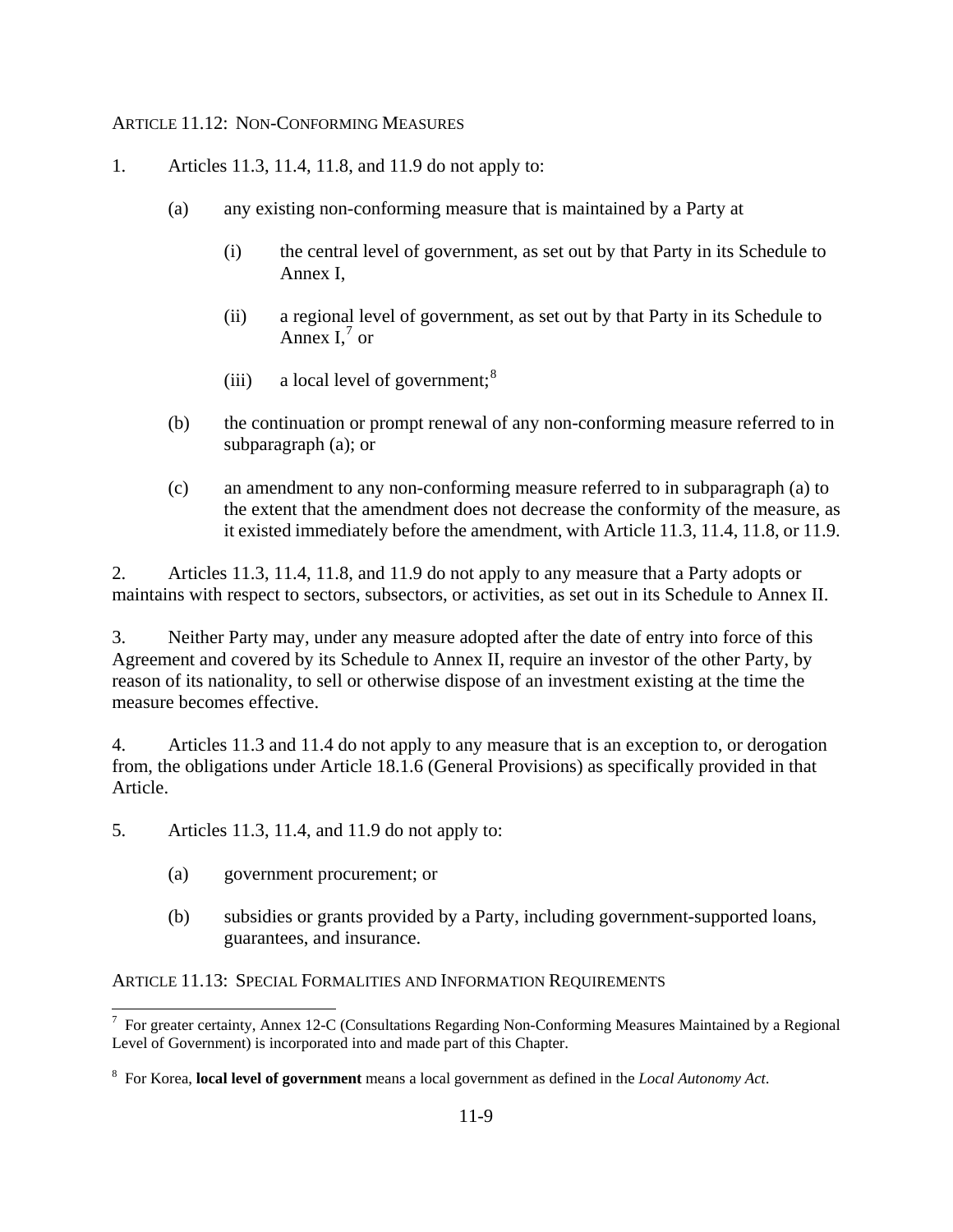1. Nothing in Article 11.3 shall be construed to prevent a Party from adopting or maintaining a measure that prescribes special formalities in connection with covered investments, such as a requirement that covered investments be legally constituted under its laws or regulations, provided that such formalities do not materially impair the protections afforded by the Party to investors of the other Party and covered investments pursuant to this Chapter.

2. Notwithstanding Articles 11.3 and 11.4, a Party may require an investor of the other Party or its covered investment to provide information concerning that investment solely for informational or statistical purposes. The Party shall protect any confidential business information from any disclosure that would prejudice the competitive position of the investor or the covered investment. Nothing in this paragraph shall be construed to prevent a Party from otherwise obtaining or disclosing information in connection with the equitable and good faith application of its law.

# ARTICLE 11.14: SUBROGATION

1. If the Korea Export Insurance Corporation or the Overseas Private Investment Corporation makes a payment to an investor of the Party in which the respective Corporation is established under a guarantee or a contract of insurance it has entered into in respect of an investment, the Corporation shall be considered the subrogee of the investor and shall be entitled to the same rights that the investor would have possessed under this Chapter but for the subrogation, and the investor shall be precluded from pursuing such rights to the extent of the subrogation.

2. For greater certainty, nothing in this Article shall be construed to be incompatible with the rights and obligations of any Party under the *Investment Incentive Agreement Between the*  Government of the United States of America and the Government of the Republic of Korea (July 30, 1998).

# **Section B: Investor-State Dispute Settlement**

# ARTICLE 11.15: CONSULTATION AND NEGOTIATION

In the event of an investment dispute, the claimant and the respondent should initially seek to resolve the dispute through consultation and negotiation, which may include the use of non-binding, third-party procedures.

### ARTICLE 11.16: SUBMISSION OF A CLAIM TO ARBITRATION

1. In the event that a disputing party considers that an investment dispute cannot be settled by consultation and negotiation:

(a) the claimant, on its own behalf, may submit to arbitration under this Section a claim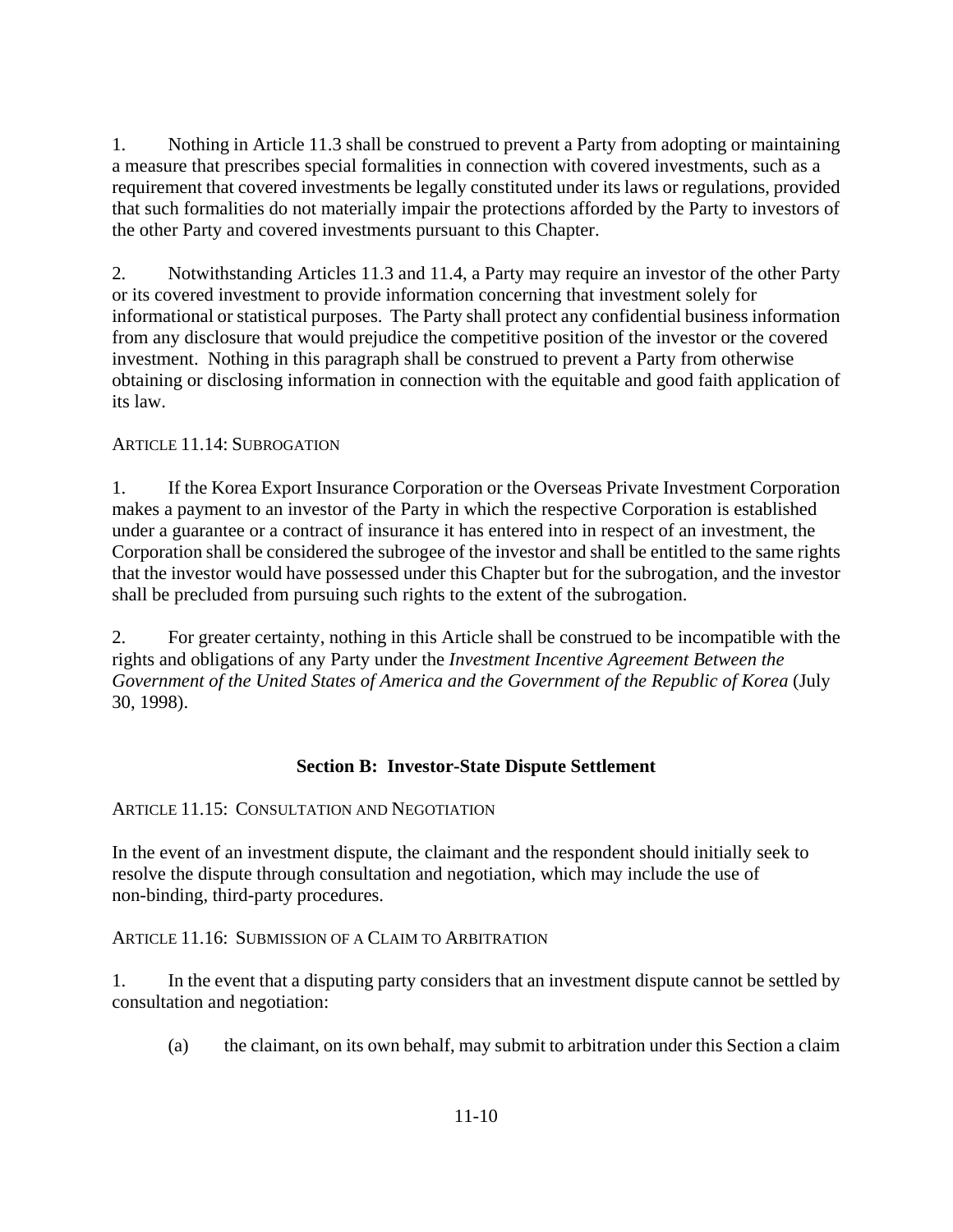- (i) that the respondent has breached
	- (A) an obligation under Section A,
	- (B) an investment authorization, or
	- (C) an investment agreement;

and

- (ii) that the claimant has incurred loss or damage by reason of, or arising out of, that breach; and
- (b) the claimant, on behalf of an enterprise of the respondent that is a juridical person that the claimant owns or controls directly or indirectly, may submit to arbitration under this Section a claim
	- (i) that the respondent has breached
		- (A) an obligation under Section A,
		- (B) an investment authorization, or
		- (C) an investment agreement;

and

(ii) that the enterprise has incurred loss or damage by reason of, or arising out of, that breach,

provided that a claimant may submit pursuant to subparagraph  $(a)(i)(C)$  or  $(b)(i)(C)$  a claim for breach of an investment agreement only if the subject matter of the claim and the claimed damages directly relate to the covered investment that was established or acquired, or sought to be established or acquired, in reliance on the relevant investment agreement.

2. At least 90 days before submitting any claim to arbitration under this Section, a claimant shall deliver to the respondent a written notice of its intention to submit the claim to arbitration (notice of intent). The notice shall specify:

- (a) the name and address of the claimant and, where a claim is submitted on behalf of an enterprise, the name, address, and place of incorporation of the enterprise;
- (b) for each claim, the provision of this Agreement, investment authorization, or investment agreement alleged to have been breached and any other relevant provisions;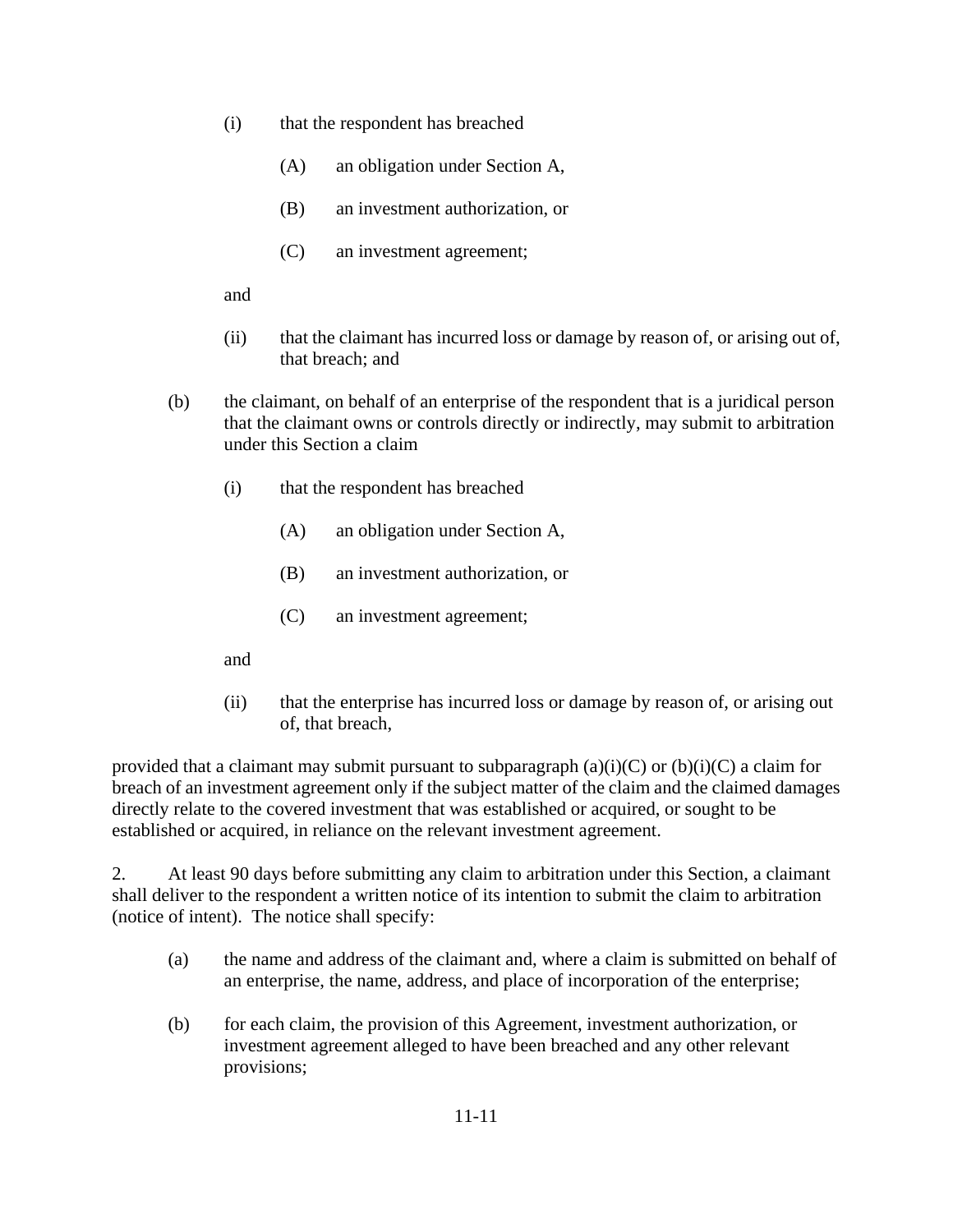- (c) the legal and factual basis for each claim; and
- (d) the relief sought and the approximate amount of damages claimed.

3. Provided that six months have elapsed since the events giving rise to the claim, a claimant may submit a claim referred to in paragraph 1:

- (a) under the ICSID Convention and the ICSID Rules of Procedure for Arbitration Proceedings, provided that both the respondent and the non-disputing Party are parties to the ICSID Convention;
- (b) under the ICSID Additional Facility Rules, provided that either the respondent or the non-disputing Party is a party to the ICSID Convention;
- (c) under the UNCITRAL Arbitration Rules; or
- (d) if the claimant and respondent agree, to any other arbitration institution or under any other arbitration rules.

4. A claim shall be deemed submitted to arbitration under this Section when the claimant's notice of, or request for, arbitration (notice of arbitration):

- (a) referred to in paragraph 1 of Article 36 of the ICSID Convention is received by the Secretary-General;
- (b) referred to in Article 2 of Schedule C of the ICSID Additional Facility Rules is received by the Secretary-General;
- (c) referred to in Article 3 of the UNCITRAL Arbitration Rules, together with the statement of claim referred to in Article 18 of the UNCITRAL Arbitration Rules, are received by the respondent; or
- (d) referred to under any arbitral institution or arbitral rules selected under paragraph 3(d) is received by the respondent.

A claim asserted by the claimant for the first time after such notice of arbitration is submitted shall be deemed submitted to arbitration under this Section on the date of its receipt under the applicable arbitral rules.

5. The arbitration rules applicable under paragraph 3, and in effect on the date the claim or claims were submitted to arbitration under this Section, shall govern the arbitration except to the extent modified by this Agreement.

6. The claimant shall provide with the notice of arbitration: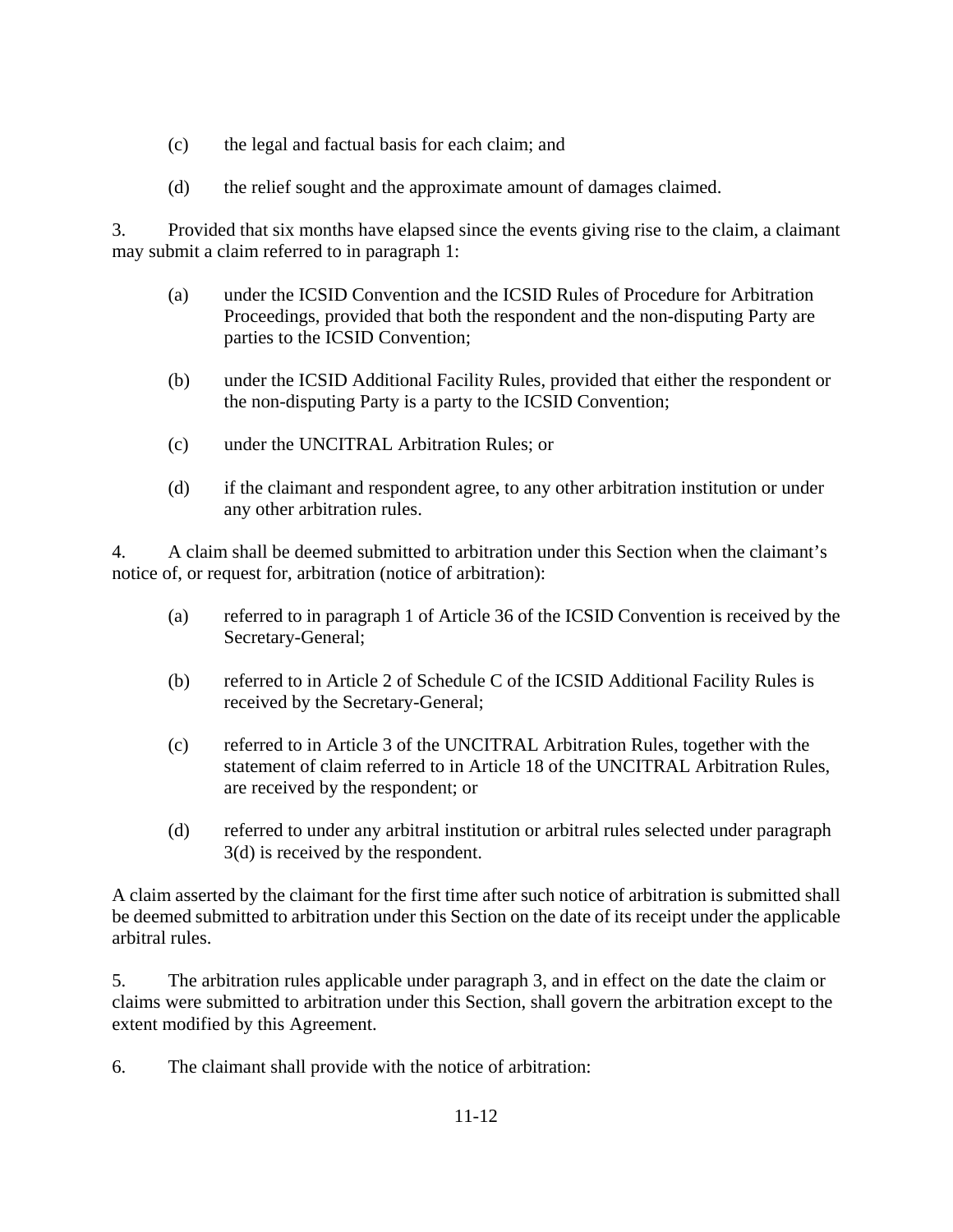- (a) the name of the arbitrator that the claimant appoints; or
- (b) the claimant's written consent for the Secretary-General to appoint that arbitrator.

### ARTICLE 11.17: CONSENT OF EACH PARTY TO ARBITRATION

1. Each Party consents to the submission of a claim to arbitration under this Section in accordance with this Agreement.

2. The consent under paragraph 1 and the submission of a claim to arbitration under this Section shall satisfy the requirements of:

- (a) Chapter II (Jurisdiction of the Centre) of the ICSID Convention and the ICSID Additional Facility Rules for written consent of the parties to the dispute; and
- (b) Article II of the New York Convention for an "agreement in writing."

ARTICLE 11.18: CONDITIONS AND LIMITATIONS ON CONSENT OF EACH PARTY

1. No claim may be submitted to arbitration under this Section if more than three years have elapsed from the date the claimant first acquired, or should have first acquired, knowledge of the breach alleged under Article 11.16.1 and knowledge that the claimant (for claims brought under Article 11.16.1(a)) or the enterprise (for claims brought under Article 11.16.1(b)) has incurred loss or damage.

- 2. No claim may be submitted to arbitration under this Section unless:
	- (a) the claimant consents in writing to arbitration in accordance with the procedures set out in this Agreement; and
	- (b) the notice of arbitration is accompanied,
		- (i) for claims submitted to arbitration under Article 11.16.1(a), by the claimant's written waiver, and
		- (ii) for claims submitted to arbitration under Article 11.16.1(b), by the claimant's and the enterprise's written waivers

of any right to initiate or continue before any administrative tribunal or court under the law of either Party, or other dispute settlement procedures, any proceeding with respect to any measure alleged to constitute a breach referred to in Article 11.16.

3. Notwithstanding paragraph 2(b), the claimant (for claims brought under Article 11.16.1(a)) and the claimant or the enterprise (for claims brought under Article 11.16.1(b)) may initiate or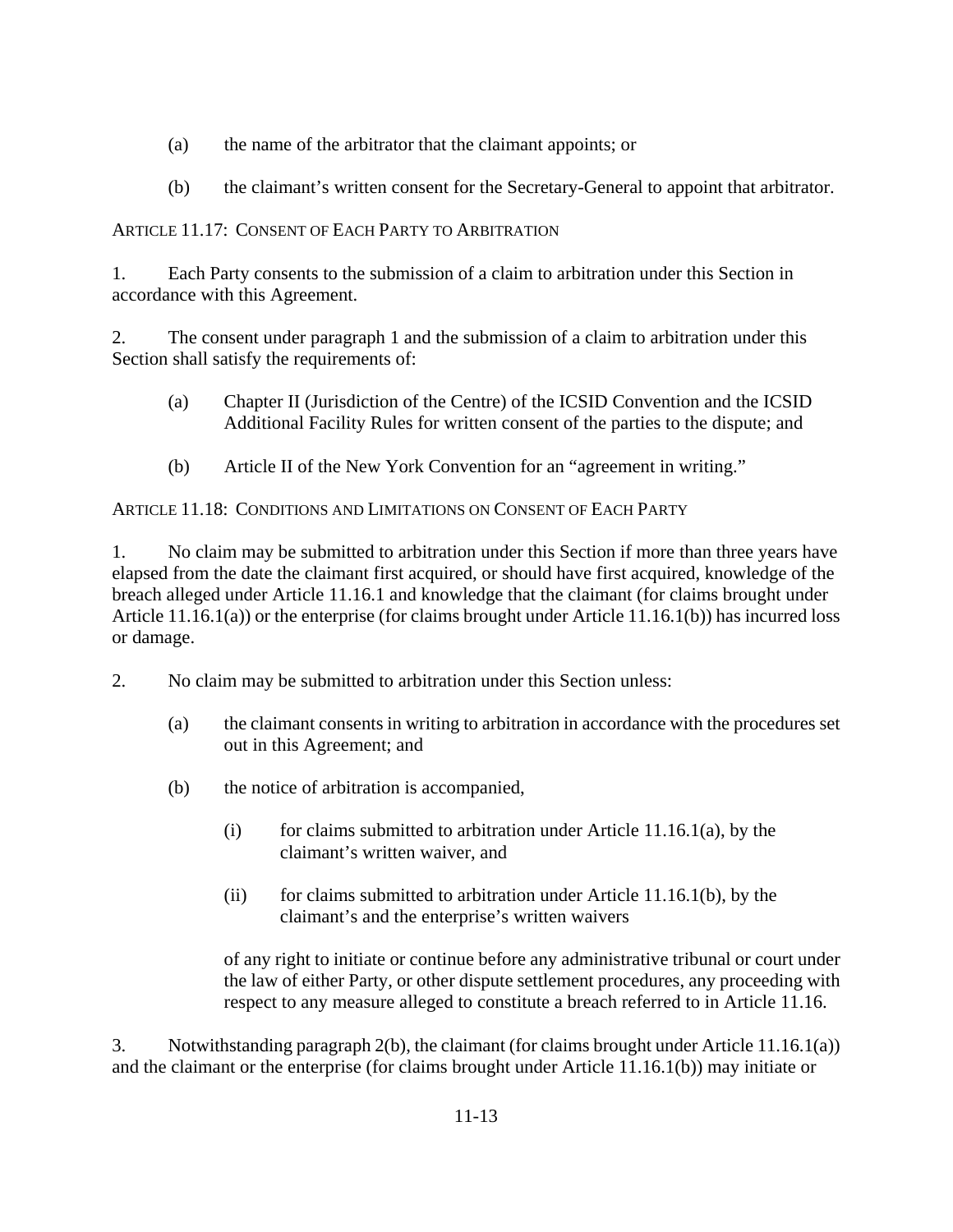continue an action that seeks interim injunctive relief and does not involve the payment of monetary damages before a judicial or administrative tribunal of the respondent, provided that the action is brought for the sole purpose of preserving the claimant's or the enterprise's rights and interests during the pendency of the arbitration.

ARTICLE 11.19: SELECTION OF ARBITRATORS

1. Unless the disputing parties otherwise agree, the tribunal shall comprise three arbitrators, one arbitrator appointed by each of the disputing parties and the third, who shall be the presiding arbitrator, appointed by agreement of the disputing parties.

2. The Secretary-General shall serve as appointing authority for an arbitration under this Section.

3. If a tribunal has not been constituted within 75 days of the date a claim is submitted to arbitration under this Section, the Secretary-General, on the request of a disputing party, shall appoint, in his or her discretion, the arbitrator or arbitrators not yet appointed. The Secretary-General shall not appoint a national of either Party as the presiding arbitrator unless the disputing parties otherwise agree.

4. For purposes of Article 39 of the ICSID Convention and Article 7 of Schedule C to the ICSID Additional Facility Rules, and without prejudice to an objection to an arbitrator on a ground other than nationality:

- (a) the respondent agrees to the appointment of each individual member of a tribunal established under the ICSID Convention or the ICSID Additional Facility Rules;
- (b) a claimant referred to in Article 11.16.1(a) may submit a claim to arbitration under this Section, or continue a claim, under the ICSID Convention or the ICSID Additional Facility Rules, only on condition that the claimant agrees in writing to the appointment of each individual member of the tribunal; and
- (c) a claimant referred to in Article 11.16.1(b) may submit a claim to arbitration under this Section, or continue a claim, under the ICSID Convention or the ICSID Additional Facility Rules, only on condition that the claimant and the enterprise agree in writing to the appointment of each individual member of the tribunal.

# ARTICLE 11.20: CONDUCT OF THE ARBITRATION

1. The disputing parties may agree on the legal place of any arbitration under the arbitral rules applicable under Article 11.16.3. If the disputing parties fail to reach agreement, the tribunal shall determine the place in accordance with the applicable arbitral rules, provided that the place shall be in the territory of a State that is a party to the New York Convention.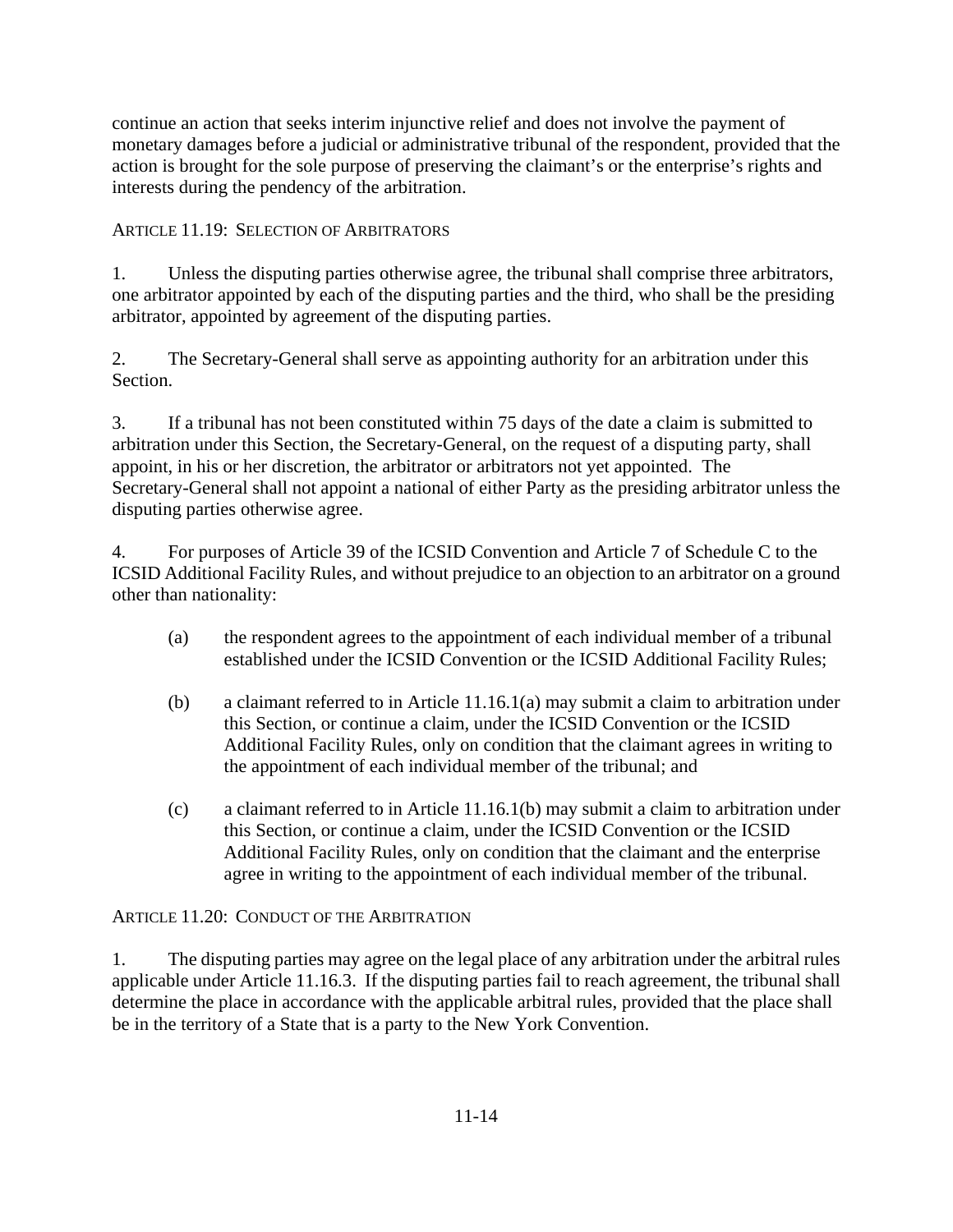2. At the request of a disputing party, and unless the disputing parties otherwise agree, the tribunal may determine the place of meetings, including consultations and hearings, taking into consideration appropriate factors, including the convenience of the parties and the arbitrators, the location of the subject matter, and the proximity of evidence. The preceding sentence is without prejudice to any appropriate factors a tribunal may consider under paragraph 1.

3. Unless the disputing parties otherwise agree, English and Korean shall be the official languages to be used in the entire arbitration proceedings, including all hearings, submissions, decisions, and awards.

4. The non-disputing Party may make oral and written submissions to the tribunal regarding the interpretation of this Agreement. On the request of a disputing party, the non-disputing Party should resubmit its oral submission in writing.

5. After consulting the disputing parties, the tribunal may allow a party or entity that is not a disputing party to file a written *amicus curiae* submission with the tribunal regarding a matter within the scope of the dispute. In determining whether to allow such a filing, the tribunal shall consider, among other things, the extent to which:

- (a) the *amicus curiae* submission would assist the tribunal in the determination of a factual or legal issue related to the proceeding by bringing a perspective, particular knowledge, or insight that is different from that of the disputing parties;
- (b) the *amicus curiae* submission would address a matter within the scope of the dispute; and
- (c) the *amicus curiae* has a significant interest in the proceeding.

The tribunal shall ensure that the *amicus curiae* submission does not disrupt the proceeding or unduly burden or unfairly prejudice either disputing party, and that the disputing parties are given an opportunity to present their observations on the *amicus curiae* submission.

6. Without prejudice to a tribunal's authority to address other objections as a preliminary question, a tribunal shall address and decide as a preliminary question any objection by the respondent that, as a matter of law, a claim submitted is not a claim for which an award in favor of the claimant may be made under Article 11.26.

- (a) Such objection shall be submitted to the tribunal as soon as possible after the tribunal is constituted, and in no event later than the date the tribunal fixes for the respondent to submit its counter-memorial or, in the case of an amendment to the notice of arbitration, the date the tribunal fixes for the respondent to submit its response to the amendment.
- (b) On receipt of an objection under this paragraph, the tribunal shall suspend any proceedings on the merits, establish a schedule for considering the objection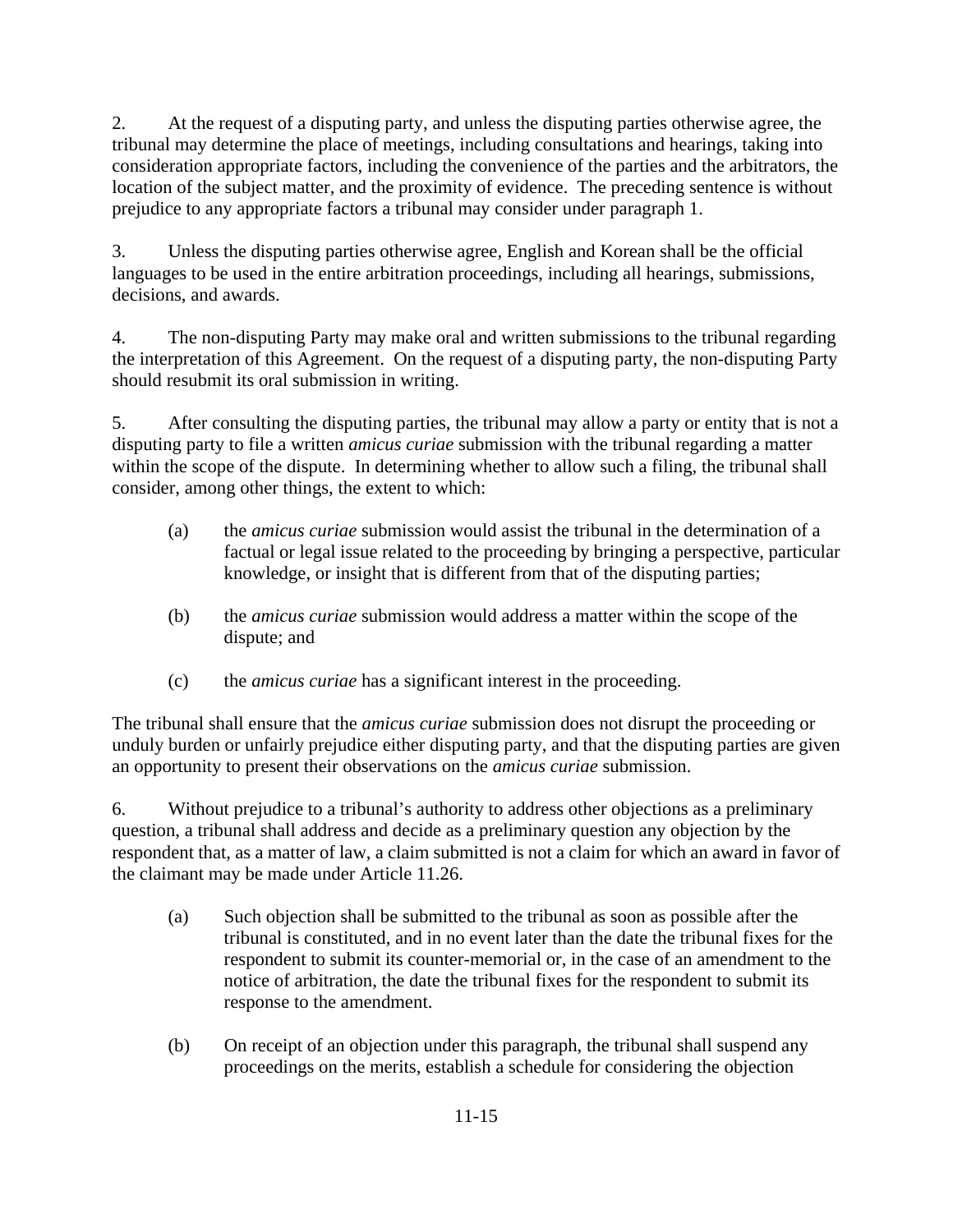consistent with any schedule it has established for considering any other preliminary question, and issue a decision or award on the objection, stating the grounds therefor.

- (c) In deciding an objection under this paragraph, the tribunal shall assume to be true claimant's factual allegations in support of any claim in the notice of arbitration (or any amendment thereof) and, in disputes brought under the UNCITRAL Arbitration Rules, the statement of claim referred to in Article 18 of the UNCITRAL Arbitration Rules. The tribunal may also consider any relevant facts not in dispute.
- (d) The respondent does not waive any objection as to competence or any argument on the merits merely because the respondent did or did not raise an objection under this paragraph or make use of the expedited procedure set out in paragraph 7.

7. In the event that the respondent so requests within 45 days of the date the tribunal is constituted, the tribunal shall decide on an expedited basis an objection under paragraph 6 and any objection that the dispute is not within the tribunal's competence. The tribunal shall suspend any proceedings on the merits and issue a decision or award on the objection(s), stating the grounds therefor, no later than 150 days after the date of the request. However, if a disputing party requests a hearing, the tribunal may take an additional 30 days to issue the decision or award. Regardless of whether a hearing is requested, a tribunal may, on a showing of extraordinary cause, delay issuing its decision or award by an additional brief period, which may not exceed 30 days.

8. When it decides a respondent's objection under paragraph 6 or 7, the tribunal may, if warranted, award to the prevailing disputing party reasonable costs and attorney's fees incurred in submitting or opposing the objection. In determining whether such an award is warranted, the tribunal shall consider whether either the claimant's claim or the respondent's objection was frivolous, and shall provide the disputing parties a reasonable opportunity to comment.

9. A respondent may not assert as a defense, counterclaim, or right of set-off, or for any other reason, that the claimant has received or will receive indemnification or other compensation for all or part of the alleged damages pursuant to an insurance or guarantee contract, except with respect to any subrogation as provided for in Article 11.14.

10. A tribunal may order an interim measure of protection to preserve the rights of a disputing party, or to ensure that the tribunal's jurisdiction is made fully effective, including an order to preserve evidence in the possession or control of a disputing party or to protect the tribunal's jurisdiction. A tribunal may not order attachment or enjoin the application of a measure alleged to constitute a breach referred to in Article 11.16. For purposes of this paragraph, an order includes a recommendation.

11. (a) In any arbitration conducted under this Section, at the request of a disputing party, a tribunal shall, before issuing a decision or award on liability, transmit its proposed decision or award to the disputing parties and to the non-disputing Party. Within 60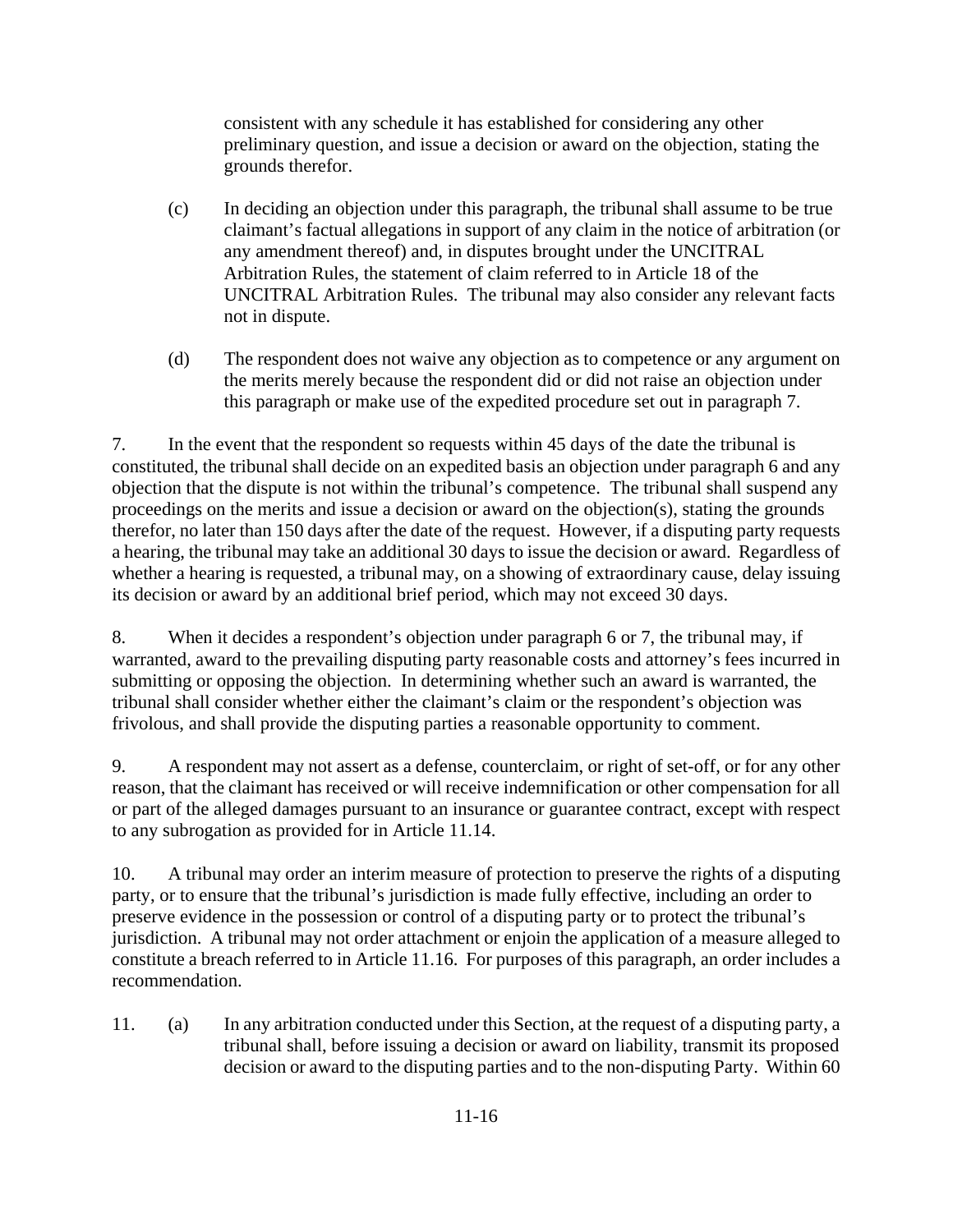days after the date the tribunal transmits its proposed decision or award, the disputing parties may submit written comments to the tribunal concerning any aspect of its proposed decision or award. The tribunal shall consider any such comments and issue its decision or award not later than 45 days after the date the 60-day comment period expires.

 (b) Subparagraph (a) shall not apply in any arbitration conducted pursuant to this Section for which an appeal has been made available pursuant to paragraph 12 or Annex 11-D.

12. If a separate, multilateral agreement enters into force between the Parties that establishes an appellate body for purposes of reviewing awards rendered by tribunals constituted pursuant to international trade or investment arrangements to hear investment disputes, the Parties shall strive to reach an agreement that would have such appellate body review awards rendered under Article 11.26 in arbitrations commenced after the multilateral agreement enters into force between the Parties.

ARTICLE 11.21: TRANSPARENCY OF ARBITRAL PROCEEDINGS

1. Subject to paragraphs 2, 3, and 4, the respondent shall, after receiving the following documents, promptly transmit them to the non-disputing Party and make them available to the public:

- (a) the notice of intent;
- (b) the notice of arbitration;
- (c) pleadings, memorials, and briefs submitted to the tribunal by a disputing party and any written submissions submitted pursuant to Article 11.20.4 and 11.20.5 and Article 11.25;
- (d) minutes or transcripts of hearings of the tribunal, where available; and
- (e) orders, awards, and decisions of the tribunal.

2. The tribunal shall conduct hearings open to the public and shall determine, in consultation with the disputing parties, the appropriate logistical arrangements. However, any disputing party that intends to use information designated as protected information in a hearing shall so advise the tribunal. The tribunal shall make appropriate arrangements to protect the information from disclosure.

3. Nothing in this Section requires a respondent to disclose protected information or to furnish or allow access to information that it may withhold in accordance with Article 23.2 (Essential Security) or Article 23.4 (Disclosure of Information).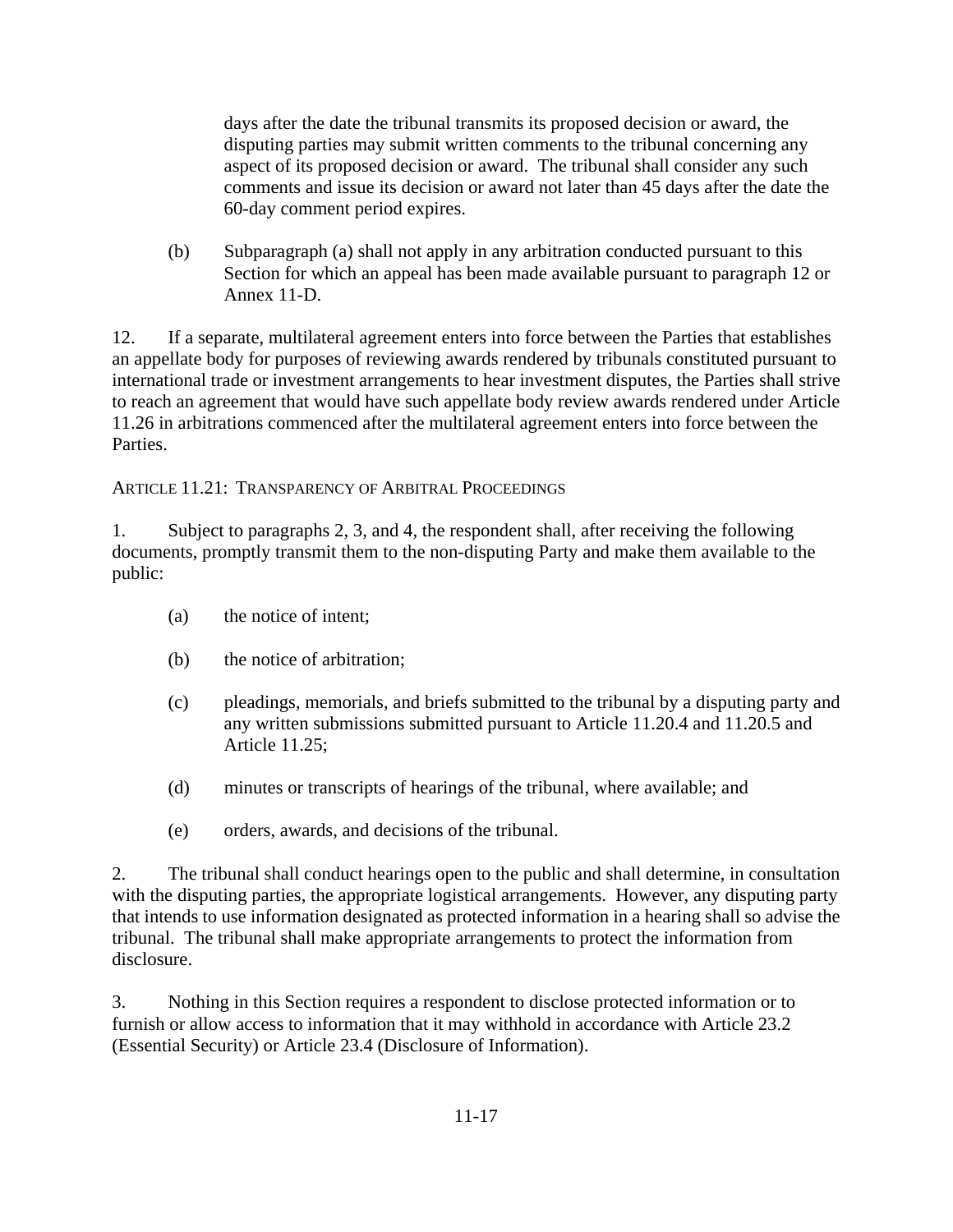4. Any protected information that is submitted to the tribunal shall be protected from disclosure in accordance with the following procedures:

- (a) Subject to subparagraph (d), neither the disputing parties nor the tribunal shall disclose to the non-disputing Party or to the public any protected information where the disputing party that provided the information clearly designates it in accordance with subparagraph (b);
- (b) Any disputing party claiming that certain information constitutes protected information shall clearly designate the information at the time it is submitted to the tribunal;
- (c) A disputing party shall, at the time it submits a document containing information claimed to be protected information, submit a redacted version of the document that does not contain the information. Only the redacted version shall be provided to the non-disputing Party and made public in accordance with paragraph 1;
- (d) The tribunal shall decide any objection by a disputing party regarding the designation of information claimed to be protected information. If the tribunal determines that such information was not properly designated, the disputing party that submitted the information may (i) withdraw all or part of its submission containing such information, or (ii) agree to resubmit complete and redacted documents with corrected designations in accordance with the tribunal's determination and subparagraph (c). In either case, the other disputing party shall, whenever necessary, resubmit complete and redacted documents which either remove the information withdrawn under (i) by the disputing party that first submitted the information or redesignate the information consistent with the designation under (ii) of the disputing party that first submitted the information; and
- (e) At the request of a disputing Party, the Joint Committee shall consider issuing a decision in writing regarding a determination by the tribunal that information claimed to be protected was not properly designated. If the Joint Committee issues a decision within 60 days of such a request, it shall be binding on the tribunal, and any decision or award issued by the tribunal must be consistent with that decision. If the Joint Committee does not issue a decision within 60 days, the tribunal's determination shall remain in effect only if the non-disputing Party submits a written statement to the Joint Committee within that period that it agrees with the tribunal's determination.

5. Nothing in this Section requires a respondent to withhold from the public information required to be disclosed by its laws.

ARTICLE 11.22: GOVERNING LAW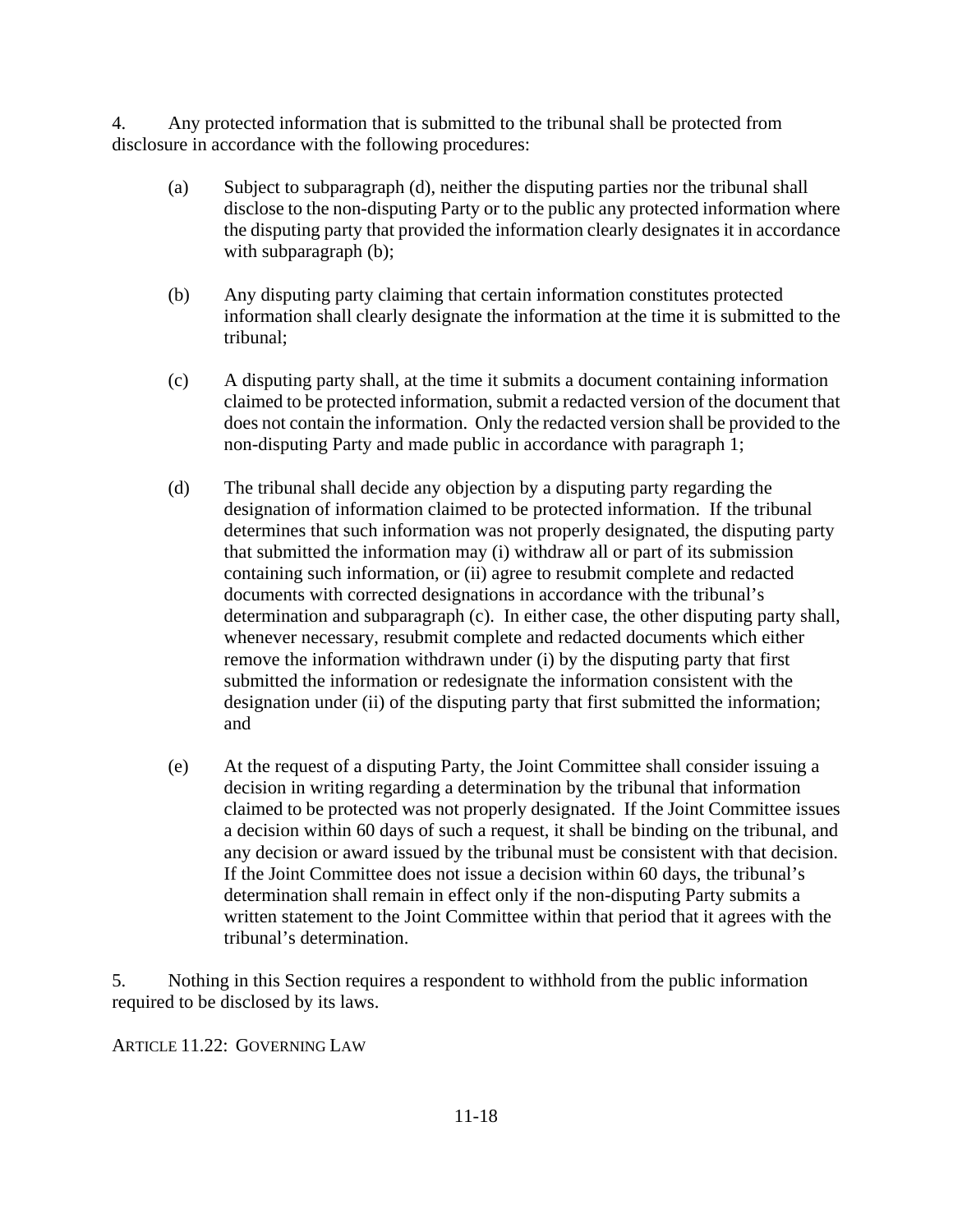1. Subject to paragraph 3, when a claim is submitted under Article  $11.16.1(a)(i)(A)$  or Article 11.16.1(b)(i)(A), the tribunal shall decide the issues in dispute in accordance with this Agreement and applicable rules of international law.

2. Subject to paragraph 3 and the other terms of this Section, when a claim is submitted under Article 11.16.1(a)(i)(B) or (C), or Article 11.16.1(b)(i)(B) or (C), the tribunal shall apply:

- (a) the rules of law specified in the pertinent investment authorization or investment agreement, or as the disputing parties may otherwise agree; or
- (b) if the rules of law have not been specified or otherwise agreed,
	- (i) the law of the respondent, including its rules on the conflict of laws;  $9^{\circ}$  $9^{\circ}$  and
	- (ii) such rules of international law as may be applicable.

3 A decision of the Joint Committee declaring its interpretation of a provision of this Agreement under Article 22.2.3(d) (Joint Committee) shall be binding on a tribunal, and any decision or award issued by a tribunal must be consistent with that decision.

# ARTICLE 11.23: INTERPRETATION OF ANNEXES

1. Where a respondent asserts as a defense that the measure alleged to be a breach is within the scope of an entry set out in Annex I or Annex II, the tribunal shall, on request of the respondent, request the interpretation of the Joint Committee on the issue. The Joint Committee shall submit in writing any decision declaring its interpretation under Article 22.2.3(d) (Joint Committee) to the tribunal within 60 days of delivery of the request.

2. A decision issued by the Joint Committee under paragraph 1 shall be binding on the tribunal, and any decision or award issued by the tribunal must be consistent with that decision. If the Joint Committee fails to issue such a decision within 60 days, the tribunal shall decide the issue.

# ARTICLE 11.24: EXPERT REPORTS

Without prejudice to the appointment of other kinds of experts where authorized by the applicable arbitration rules, a tribunal, at the request of a disputing party or, unless the disputing parties disapprove, on its own initiative, may appoint one or more experts to report to it in writing on any factual issue concerning environmental, health, safety, or other scientific matters raised by a disputing party in a proceeding, subject to such terms and conditions as the disputing parties may agree.

<span id="page-18-0"></span> $\overline{\phantom{a}}$ 9 For purposes of clause (i), the **law of the respondent** means the law that a domestic court or tribunal of proper jurisdiction would apply in the same case.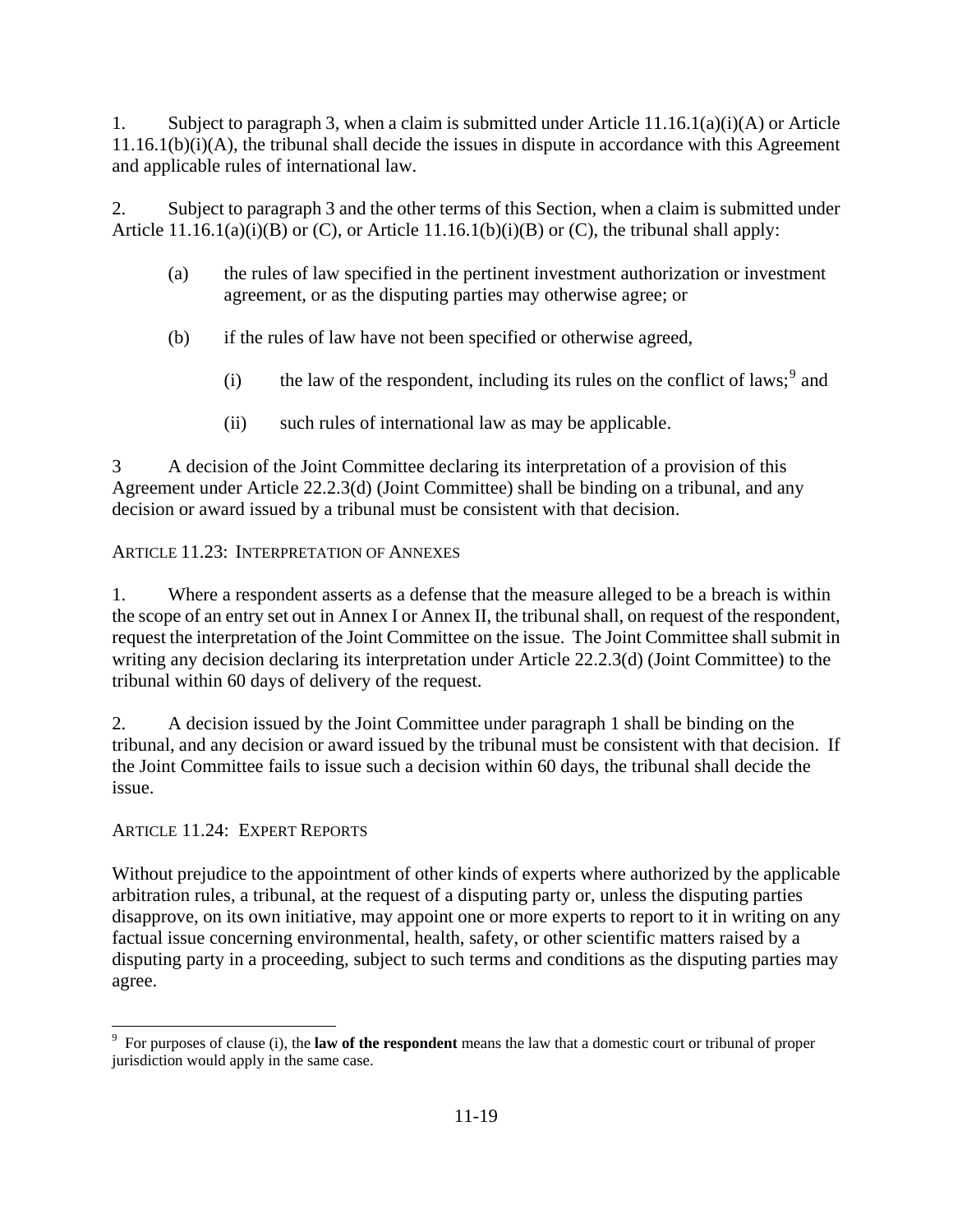### ARTICLE 11.25: CONSOLIDATION

1. Where two or more claims have been submitted separately to arbitration under Article 11.16.1 and the claims have a question of law or fact in common and arise out of the same events or circumstances, any disputing party may seek a consolidation order in accordance with the agreement of all the disputing parties sought to be covered by the order or the terms of paragraphs 2 through 10.

2. A disputing party that seeks a consolidation order under this Article shall deliver, in writing, a request to the Secretary-General and to all the disputing parties sought to be covered by the order and shall specify in the request:

- (a) the names and addresses of all the disputing parties sought to be covered by the order;
- (b) the nature of the order sought; and
- (c) the grounds on which the order is sought.

3. Unless the Secretary-General finds within 30 days after receiving a request under paragraph 2 that the request is manifestly unfounded, a tribunal shall be established under this Article.

4. Unless all the disputing parties sought to be covered by the order otherwise agree, a tribunal established under this Article shall comprise three arbitrators:

- (a) one arbitrator appointed by agreement of the claimants;
- (b) one arbitrator appointed by the respondent; and
- (c) the presiding arbitrator appointed by the Secretary-General, provided, however, that the presiding arbitrator shall not be a national of either Party.

5. If, within 60 days after the Secretary-General receives a request made under paragraph 2, the respondent fails or the claimants fail to appoint an arbitrator in accordance with paragraph 4, the Secretary-General, on the request of any disputing party sought to be covered by the order, shall appoint the arbitrator or arbitrators not yet appointed. If the respondent fails to appoint an arbitrator, the Secretary-General shall appoint a national of the disputing Party, and if the claimants fail to appoint an arbitrator, the Secretary-General shall appoint a national of the non-disputing Party.

6. Where a tribunal established under this Article is satisfied that two or more claims that have been submitted to arbitration under Article 11.16.1 have a question of law or fact in common, and arise out of the same events or circumstances, the tribunal may, in the interest of fair and efficient resolution of the claims, and after hearing the disputing parties, by order: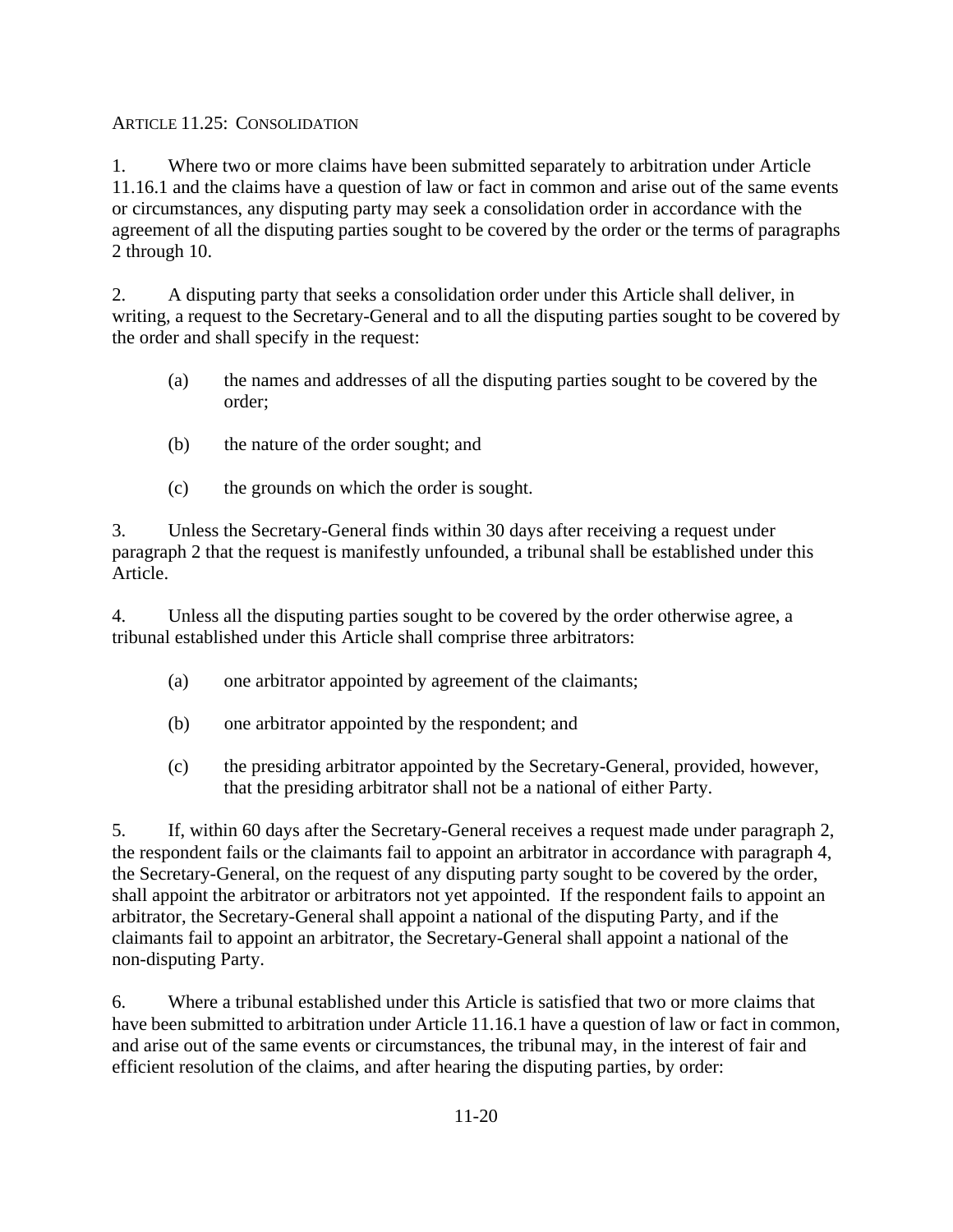- (a) assume jurisdiction over, and hear and determine together, all or part of the claims;
- (b) assume jurisdiction over, and hear and determine one or more of the claims, the determination of which it believes would assist in the resolution of the others; or
- (c) instruct a tribunal previously established under Article 11.19 to assume jurisdiction over, and hear and determine together, all or part of the claims, provided that:
	- (i) that tribunal, at the request of any claimant not previously a disputing party before that tribunal, shall be reconstituted with its original members, except that the arbitrator for the claimants shall be appointed pursuant to paragraphs 4(a) and 5; and
	- (ii) that tribunal shall decide whether any prior hearing shall be repeated.

7. Where a tribunal has been established under this Article, a claimant that has submitted a claim to arbitration under Article 11.16.1 and that has not been named in a request made under paragraph 2 may make a written request to the tribunal that it be included in any order made under paragraph 6, and shall specify in the request:

- (a) the name and address of the claimant;
- (b) the nature of the order sought; and
- (c) the grounds on which the order is sought.

The claimant shall deliver a copy of its request to the Secretary-General.

8. A tribunal established under this Article shall conduct its proceedings in accordance with the UNCITRAL Arbitration Rules, except as modified by this Section.

9. A tribunal established under Article 11.19 shall not have jurisdiction to decide a claim, or a part of a claim, over which a tribunal established or instructed under this Article has assumed jurisdiction.

10. On application of a disputing party, a tribunal established under this Article, pending its decision under paragraph 6, may order that the proceedings of a tribunal established under Article 11.19 be stayed, unless the latter tribunal has already adjourned its proceedings.

ARTICLE 11.26: AWARDS

1. Where a tribunal makes a final award against a respondent, the tribunal may award, separately or in combination, only: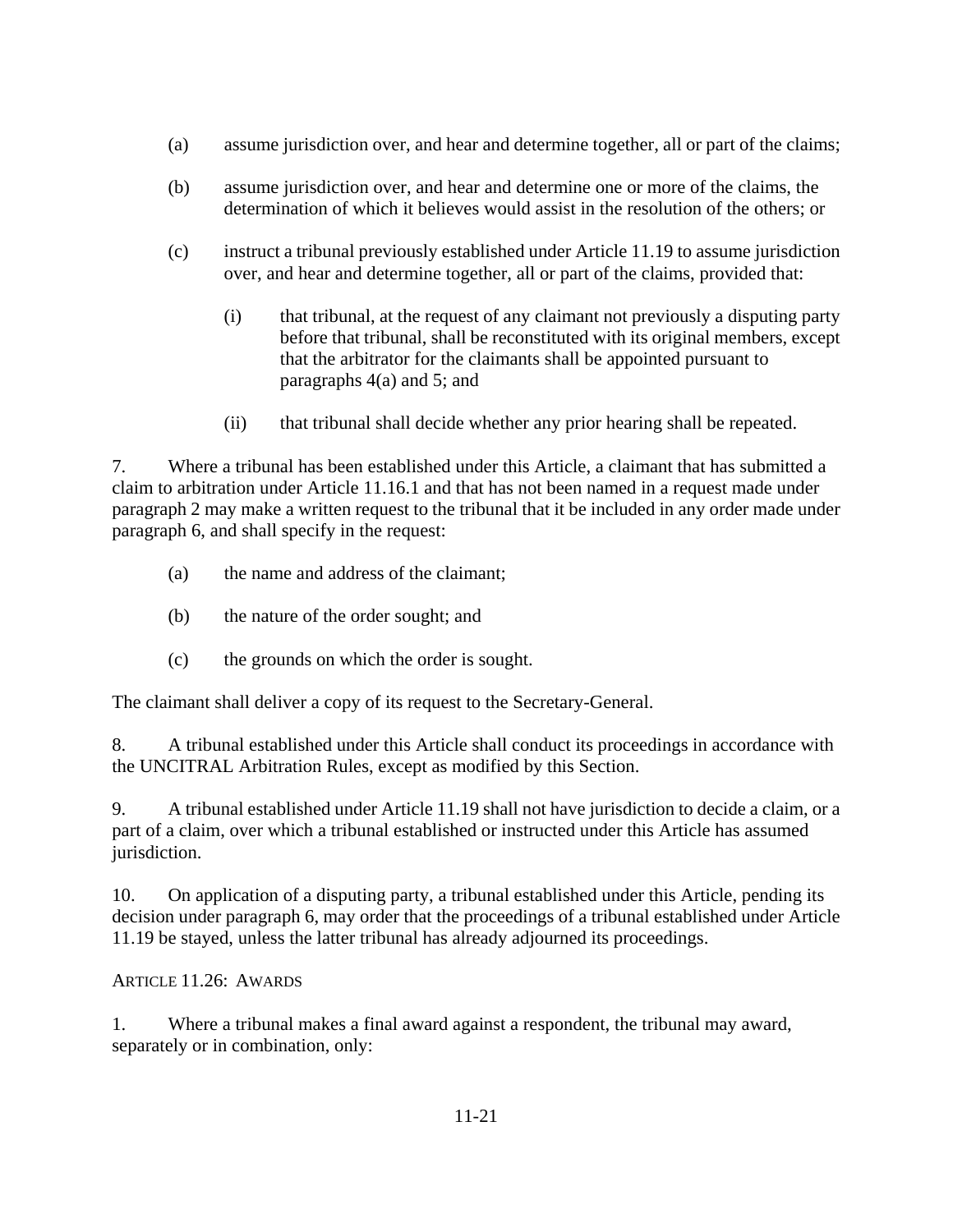- (a) monetary damages and any applicable interest; and
- (b) restitution of property, in which case the award shall provide that the respondent may pay monetary damages and any applicable interest in lieu of restitution.

2. A tribunal may also award costs and attorney's fees in accordance with this Section and the applicable arbitration rules.

- 3. Subject to paragraph 1, where a claim is submitted to arbitration under Article 11.16.1(b):
	- (a) an award of restitution of property shall provide that restitution be made to the enterprise;
	- (b) an award of monetary damages and any applicable interest shall provide that the sum be paid to the enterprise; and
	- (c) the award shall provide that it is made without prejudice to any right that any person may have in the relief under applicable domestic law.
- 4. A tribunal may not award punitive damages.

5. An award made by a tribunal shall have no binding force except between the disputing parties and in respect of the particular case.

6. Subject to paragraph 7 and the applicable review procedure for an interim award, a disputing party shall abide by and comply with an award without delay.

- 7. A disputing party may not seek enforcement of a final award until:
	- (a) in the case of a final award made under the ICSID Convention,
		- (i) 120 days have elapsed from the date the award was rendered and no disputing party has requested revision or annulment of the award; or
		- (ii) revision or annulment proceedings have been completed; and
	- (b) in the case of a final award under the ICSID Additional Facility Rules, the UNCITRAL Arbitration Rules, or the rules selected pursuant to Article 11.16.3(d),
		- (i) 90 days have elapsed from the date the award was rendered and no disputing party has commenced a proceeding to revise, set aside, or annul the award; or
		- (ii) a court has dismissed or allowed an application to revise, set aside, or annul the award and there is no further appeal.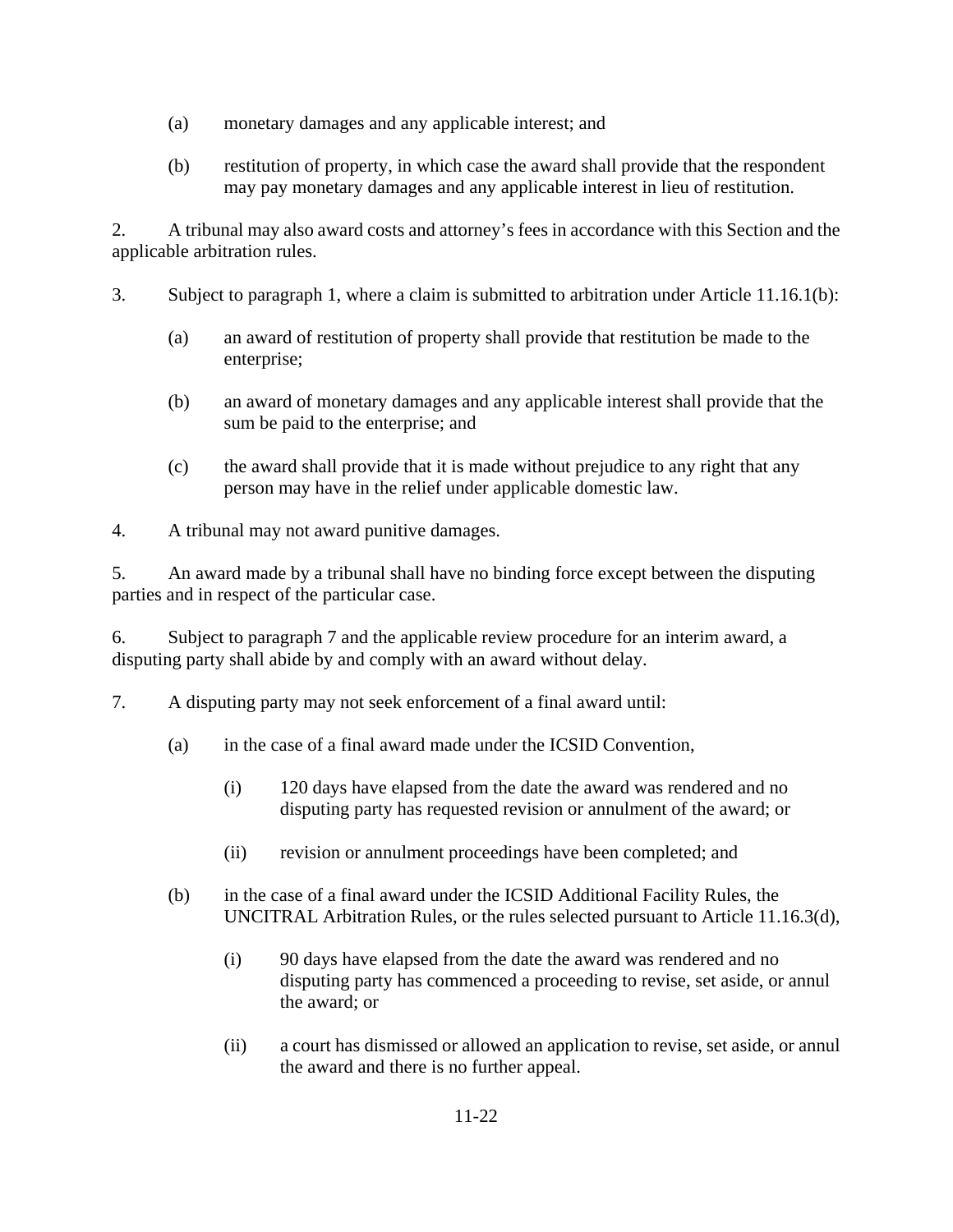8. Each Party shall provide for the enforcement of an award in its territory.

9. If the respondent fails to abide by or comply with a final award, on delivery of a request by the non-disputing Party, a panel shall be established under Article 22.9 (Establishment of Panel). The requesting Party may seek in such proceedings:

- (a) a determination that the failure to abide by or comply with the final award is inconsistent with the obligations of this Agreement; and
- (b) in accordance with Article 22.11 (Panel Report), a recommendation that the respondent abide by or comply with the final award.

10. A disputing party may seek enforcement of an arbitration award under the ICSID Convention or the New York Convention regardless of whether proceedings have been taken under paragraph 9.

11. A claim that is submitted to arbitration under this Section shall be considered to arise out of a commercial relationship or transaction for purposes of Article I of the New York Convention.

ARTICLE 11.27: SERVICE OF DOCUMENTS

Delivery of notice and other documents on a Party shall be made to the place named for that Party in Annex 11-C.

# **Section C: Definitions**

ARTICLE 11.28: DEFINITIONS

For purposes of this Chapter:

**Centre** means the International Centre for Settlement of Investment Disputes (ICSID) established by the ICSID Convention;

**claimant** means an investor of a Party that is a party to an investment dispute with the other Party;

**disputing parties** means the claimant and the respondent;

**disputing party** means either the claimant or the respondent;

**enterprise** means an enterprise as defined in Article 1.4 (Definitions), and a branch of an enterprise;

**enterprise of a Party** means an enterprise constituted or organized under the law of a Party, and a branch located in the territory of a Party and carrying out business activities there;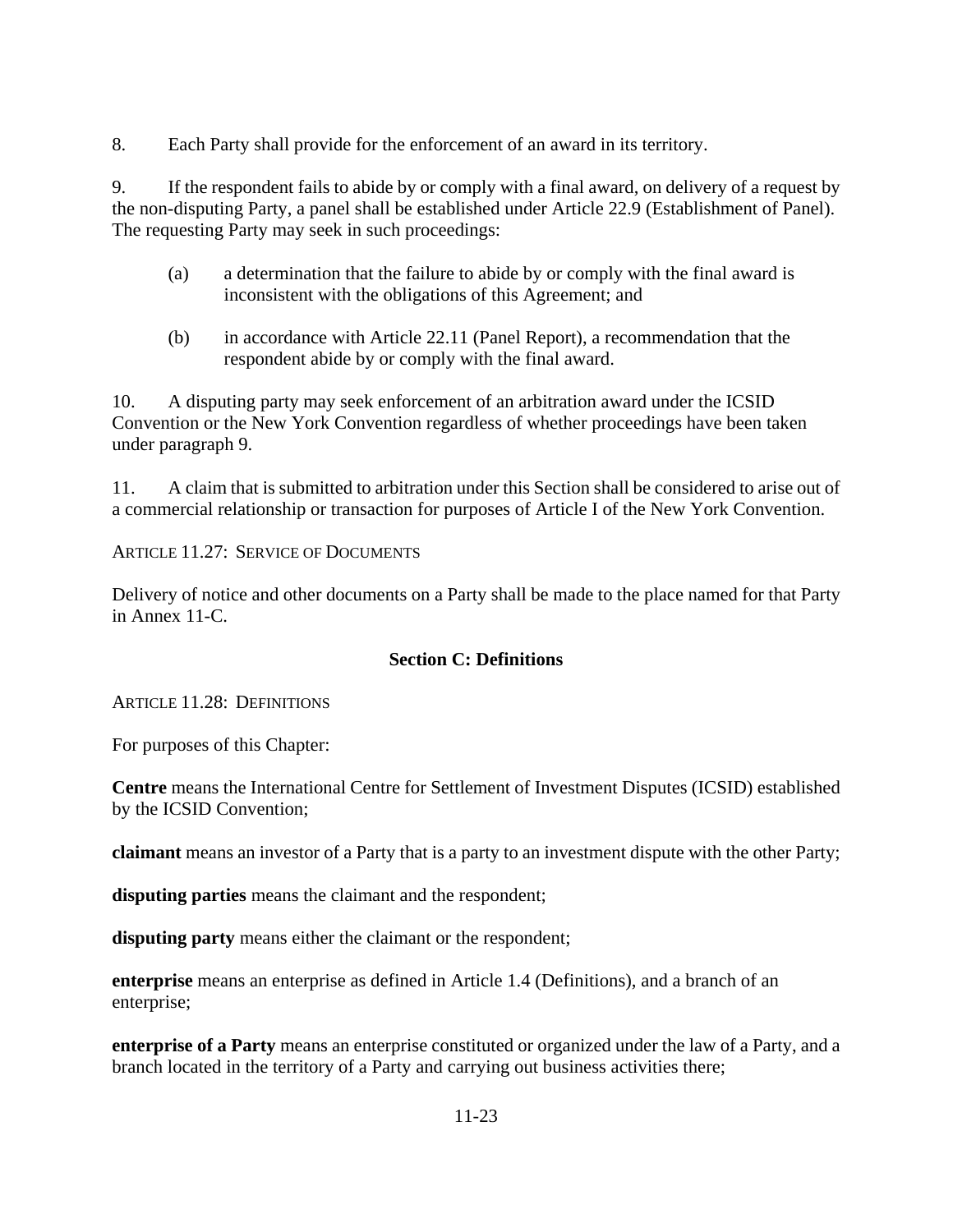**ICSID Additional Facility Rules** means the *Rules Governing the Additional Facility for the Administration of Proceedings by the Secretariat of the International Centre for Settlement of Investment Disputes*;

**ICSID Convention** means the *Convention on the Settlement of Investment Disputes between States and Nationals of Other States*, done at Washington, March 18, 1965;

**investment** means every asset that an investor owns or controls, directly or indirectly, that has the characteristics of an investment, including such characteristics as the commitment of capital or other resources, the expectation of gain or profit, or the assumption of risk. Forms that an investment may take include:

(a) an enterprise;

 $\overline{\phantom{a}}$ 

- (b) shares, stock, and other forms of equity participation in an enterprise;
- (c) bonds, debentures, other debt instruments, and loans;  $^{10}$  $^{10}$  $^{10}$
- (d) futures, options, and other derivatives;
- (e) turnkey, construction, management, production, concession, revenue-sharing, and other similar contracts;
- (f) intellectual property rights;
- (g) licenses, authorizations, permits, and similar rights conferred pursuant to domestic law;  $11 \tcdot 12$  $11 \tcdot 12$  $11 \tcdot 12$  and
	- (h) other tangible or intangible, movable or immovable property, and related property rights, such as leases, mortgages, liens, and pledges.<sup>[13](#page-23-3)</sup>

<span id="page-23-0"></span><sup>&</sup>lt;sup>10</sup> Some forms of debt, such as bonds, debentures, and long-term notes, are more likely to have the characteristics of an investment, while other forms of debt are less likely to have such characteristics.

<span id="page-23-1"></span> $11$  Whether a particular type of license, authorization, permit, or similar instrument (including a concession, to the extent that it has the nature of such an instrument) has the characteristics of an investment depends on such factors as the nature and extent of the rights that the holder has under the law of the Party. Among the licenses, authorizations, permits, and similar instruments that do not have the characteristics of an investment are those that do not create any rights protected under domestic law. For greater certainty, the foregoing is without prejudice to whether any asset associated with the license, authorization, permit, or similar instrument has the characteristics of an investment.

<span id="page-23-2"></span> $12$  The term "investment" does not include an order or judgment entered in a judicial or administrative action.

<span id="page-23-3"></span> $<sup>13</sup>$  For greater certainty, market share, market access, expected gains, and opportunities for profit-making are not, by</sup> themselves, investments.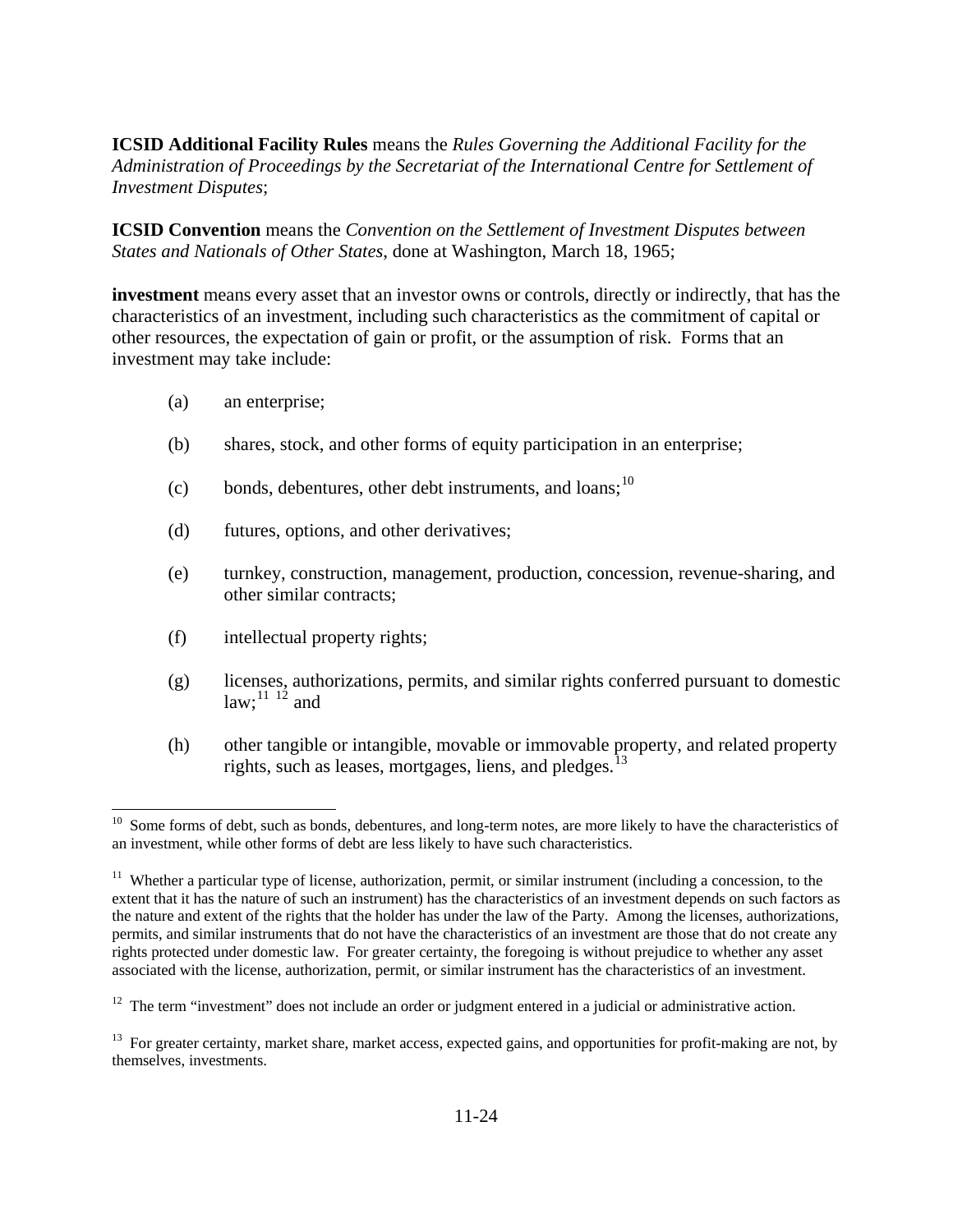For purposes of this Agreement, a claim to payment that arises solely from the commercial sale of goods and services is not an investment, unless it is a loan that has the characteristics of an investment.

**investment agreement** means a written agreement<sup>[14](#page-24-0)</sup> between a national authority<sup>[15](#page-24-1)</sup> of a Party and a covered investment or an investor of the other Party, on which the covered investment or the investor relies in establishing or acquiring a covered investment other than the written agreement itself, that grants rights to the covered investment or investor:

- (a) with respect to natural resources that a national authority controls, such as for their exploration, extraction, refining, transportation, distribution, or sale;
- (b) to supply services to the public on behalf of the Party, such as power generation or distribution, water treatment or distribution, or telecommunications; or
- (c) to undertake infrastructure projects, such as the construction of roads, bridges, canals, dams, or pipelines, that are not for the exclusive or predominant use and benefit of the government;

**investment authorization** means an authorization that the foreign investment authority of a Party grants to a covered investment or an investor of the other Party:<sup>[16](#page-24-2)</sup> <sup>[17](#page-24-3)</sup>

**investor of a non-Party** means, with respect to a Party, an investor that attempts to make, is making, or has made an investment in the territory of that Party, that is not an investor of either Party;

**investor of a Party** means a Party or state enterprise thereof, or a national or an enterprise of a Party, that attempts to make, is making, or has made an investment in the territory of the other Party; provided, however, that a natural person who is a dual national shall be deemed to be exclusively a national of the State of his or her dominant and effective nationality;

<span id="page-24-0"></span> $\overline{\phantom{a}}$ <sup>14</sup> "Written agreement" refers to an agreement in writing, executed by both parties, whether in a single instrument or in multiple instruments, that creates an exchange of rights and obligations, binding on both parties under the law applicable under Article 11.22.2. For greater certainty, (a) a unilateral act of an administrative or judicial authority, such as a permit, license, or authorization issued by a Party solely in its regulatory capacity, or a decree, order, or judgment, standing alone; and (b) an administrative or judicial consent decree or order, shall not be considered a written agreement.

<span id="page-24-1"></span><sup>&</sup>lt;sup>15</sup> For purposes of this definition, **national authority** means an authority at the central level of government.

<span id="page-24-2"></span><sup>&</sup>lt;sup>16</sup> For greater certainty, actions taken by a Party to enforce laws of general application, such as competition laws, are not encompassed within this definition.

<span id="page-24-3"></span> $17$  The Parties recognize that, as of the date of signature of this Agreement, neither Party has a foreign investment authority that grants investment authorizations.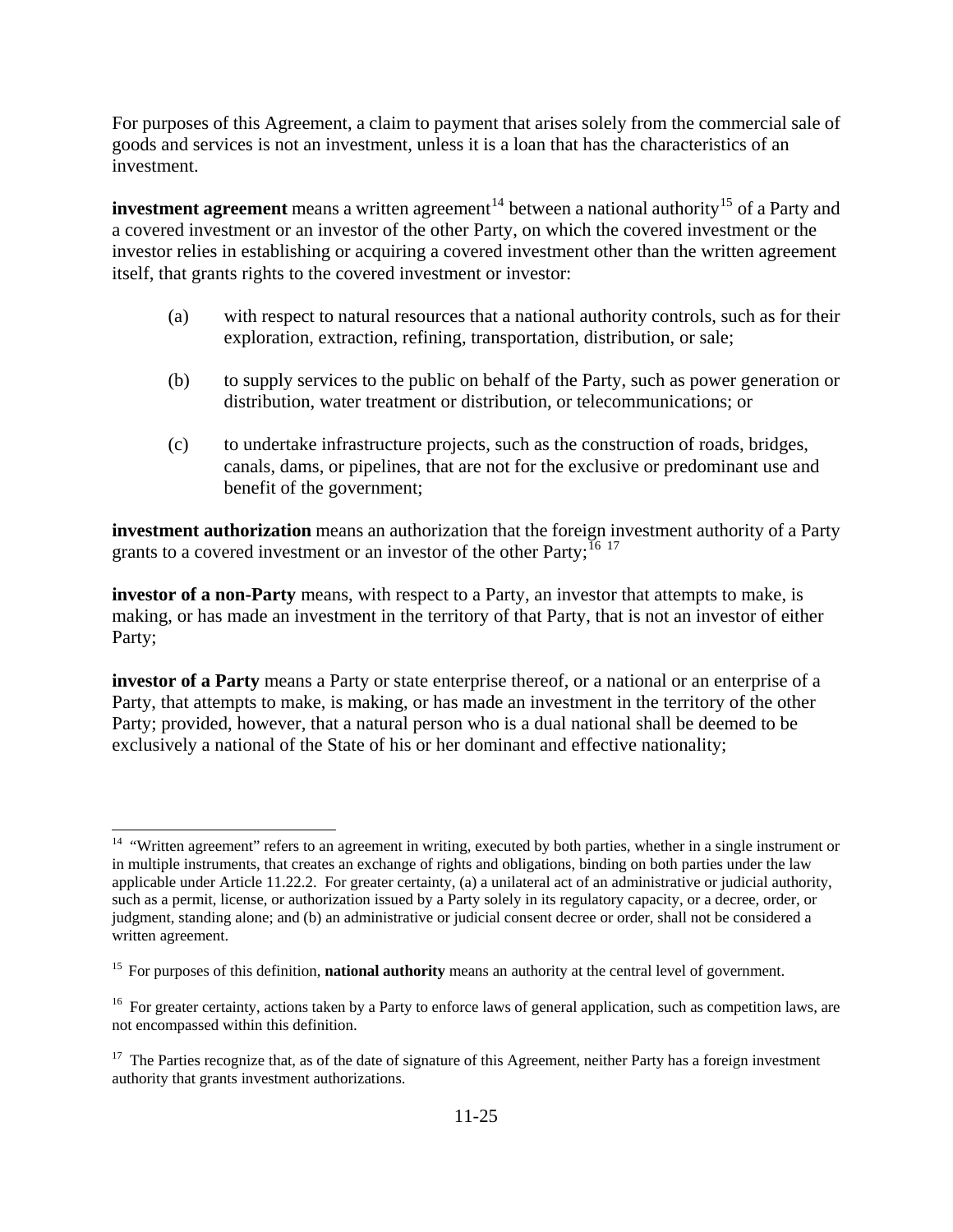**New York Convention** means the *United Nations Convention on the Recognition and Enforcement of Foreign Arbitral Awards*, done at New York, June 10, 1958;

**non-disputing Party** means the Party that is not a party to an investment dispute;

**protected information** means confidential business information or information that is privileged or otherwise protected from disclosure under a Party's law;

**respondent** means the Party that is a party to an investment dispute;

**Secretary-General** means the Secretary-General of ICSID; and

**UNCITRAL Arbitration Rules** means the arbitration rules of the United Nations Commission on International Trade Law.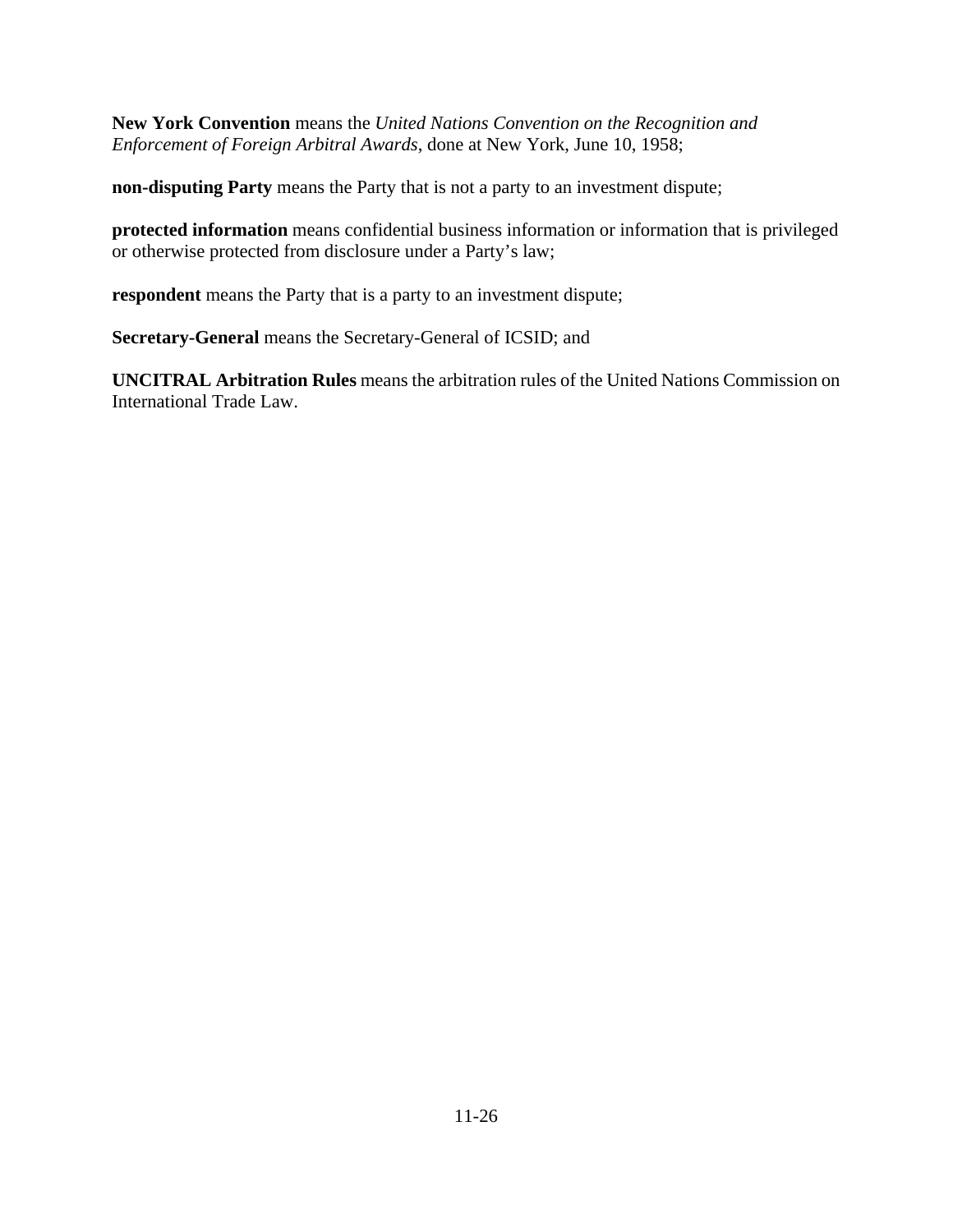#### **ANNEX 11-A CUSTOMARY INTERNATIONAL LAW**

The Parties confirm their shared understanding that "customary international law" generally and as specifically referenced in Article 11.5 and Annex 11-B results from a general and consistent practice of States that they follow from a sense of legal obligation. With regard to Article 11.5, the customary international law minimum standard of treatment of aliens refers to all customary international law principles that protect the economic rights and interests of aliens.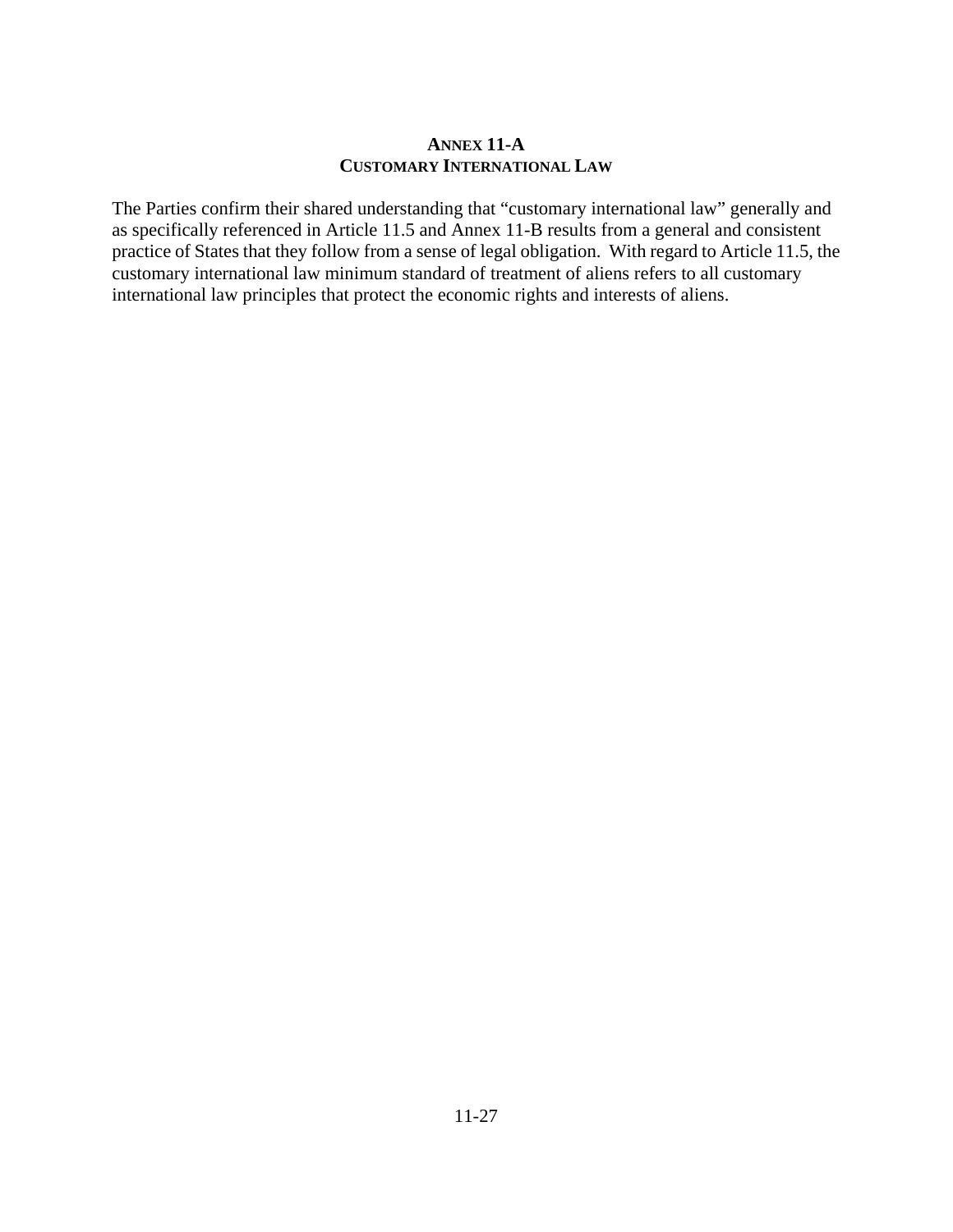### **ANNEX 11-B EXPROPRIATION**

The Parties confirm their shared understanding that:

1. An action or a series of actions by a Party cannot constitute an expropriation unless it interferes with a tangible or intangible property right in an investment.

2. Article 11.6.1 addresses two situations. The first is direct expropriation, where an investment is nationalized or otherwise directly expropriated through formal transfer of title or outright seizure.

3. The second situation addressed by Article 11.6.1 is indirect expropriation, where an action or a series of actions by a Party has an effect equivalent to direct expropriation without formal transfer of title or outright seizure.

- (a) The determination of whether an action or a series of actions by a Party, in a specific fact situation, constitutes an indirect expropriation, requires a case-by-case, fact-based inquiry that considers all relevant factors relating to the investment, including:
	- (i) the economic impact of the government action, although the fact that an action or a series of actions by a Party has an adverse effect on the economic value of an investment, standing alone, does not establish that an indirect expropriation has occurred;
	- (ii) the extent to which the government action interferes with distinct, reasonable investment-backed expectations;<sup>[18](#page-27-0)</sup> and
	- (iii) the character of the government action, including its objectives and context. Relevant considerations could include whether the government action imposes a special sacrifice on the particular investor or investment that exceeds what the investor or investment should be expected to endure for the public interest.
- (b) Except in rare circumstances, such as, for example, when an action or a series of actions is extremely severe or disproportionate in light of its purpose or effect, non-discriminatory regulatory actions by a Party that are designed and applied to protect legitimate public welfare objectives, such as public health, safety, the

<span id="page-27-0"></span> $\overline{\phantom{a}}$  $18$  For greater certainty, whether an investor's investment-backed expectations are reasonable depends in part on the nature and extent of governmental regulation in the relevant sector. For example, an investor's expectations that regulations will not change are less likely to be reasonable in a heavily regulated sector than in a less heavily regulated sector.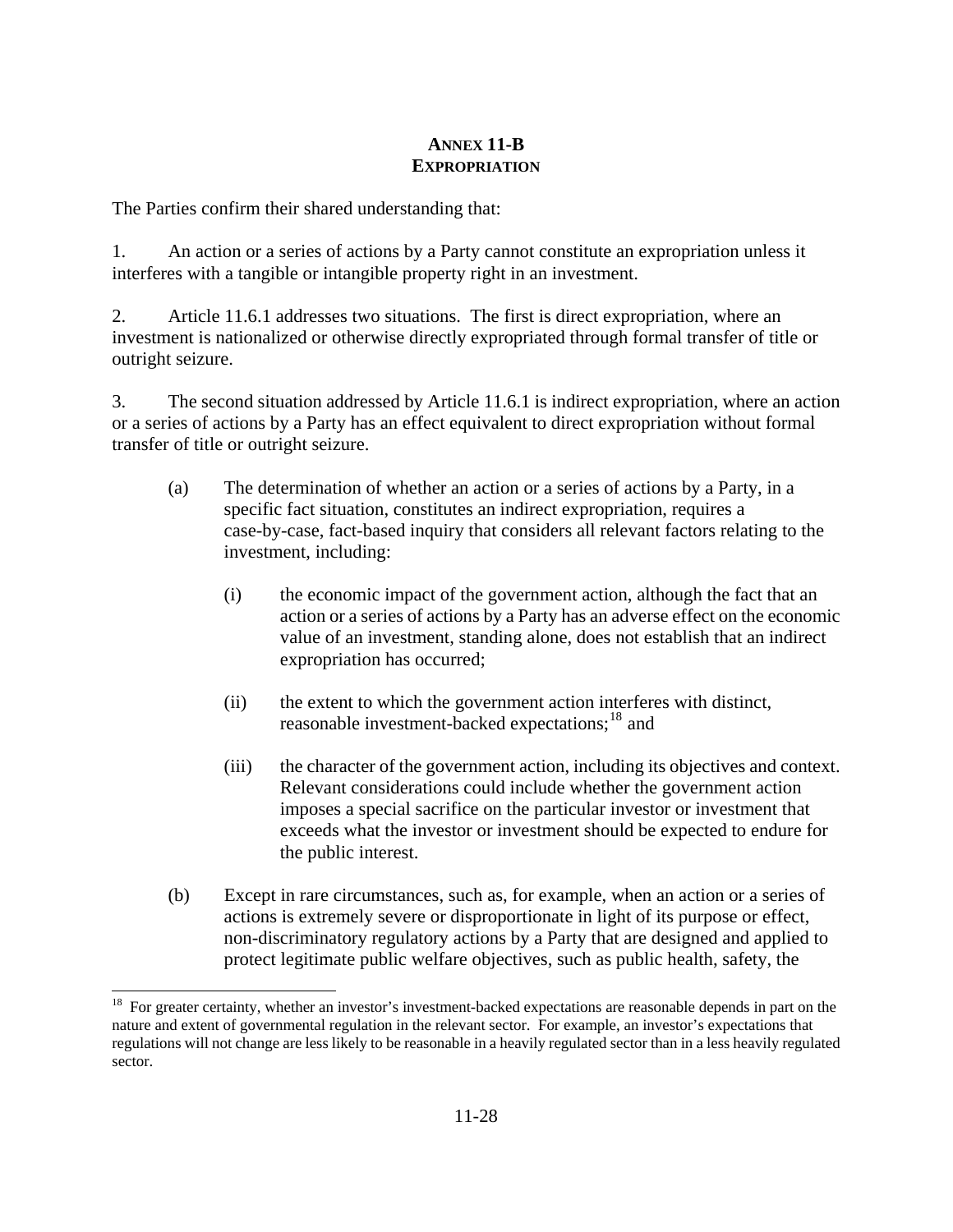environment, and real estate price stabilization (through, for example, measures to improve the housing conditions for low-income households), do not constitute indirect expropriations.<sup>[19](#page-28-0)</sup>

 $\overline{\phantom{a}}$ 

<span id="page-28-0"></span><sup>&</sup>lt;sup>19</sup> For greater certainty, the list of "legitimate public welfare objectives" in subparagraph (b) is not exhaustive.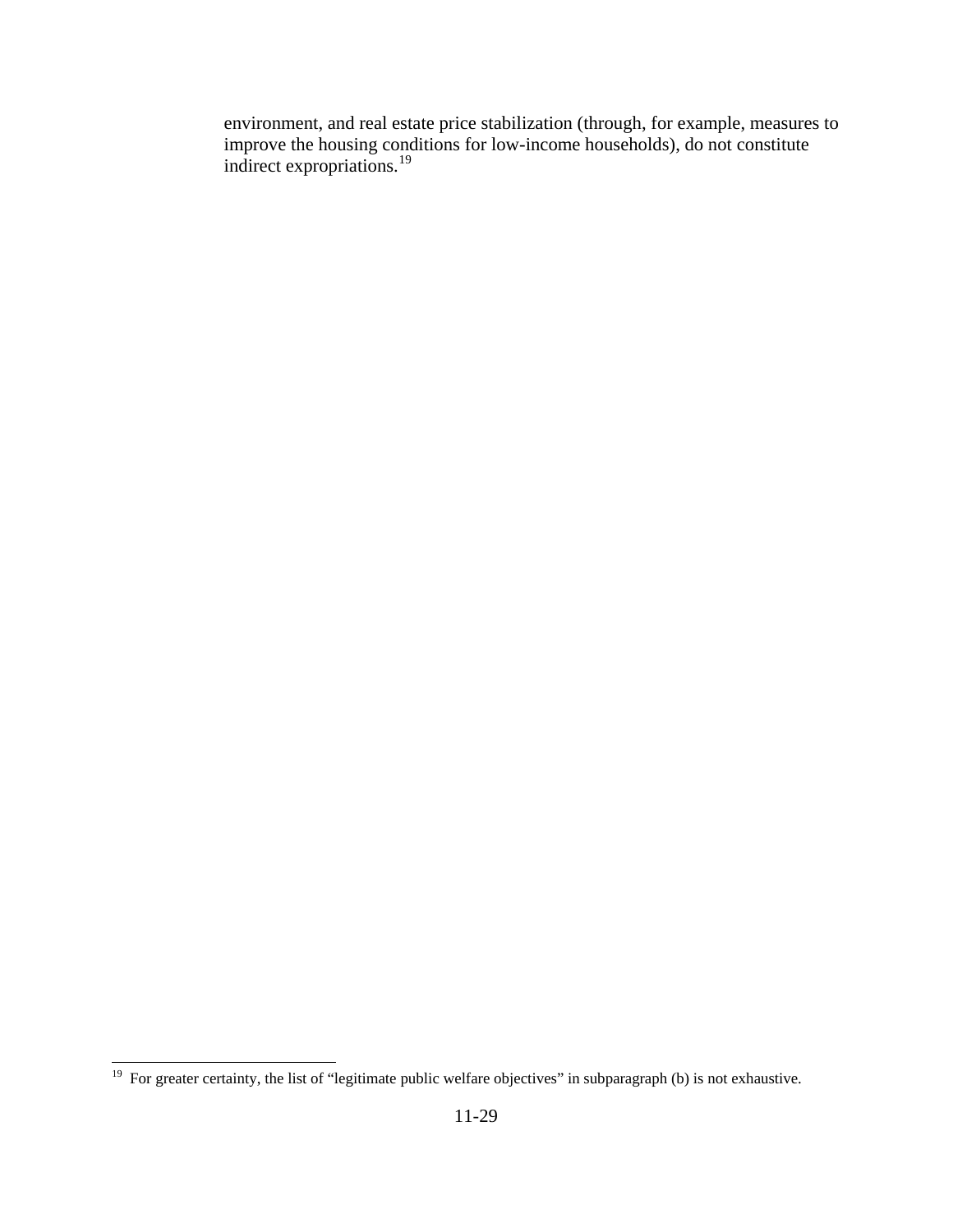### **ANNEX 11-C SERVICE OF DOCUMENTS ON A PARTY UNDER SECTION B**

### **Korea**

Notices and other documents in disputes under Section B shall be served on Korea by delivery to:

 Office of International Legal Affairs Ministry of Justice of the Republic of Korea Government Complex, Gwacheon Korea

#### **United States**

Notices and other documents in disputes under Section B shall be served on the United States by delivery to:

 Executive Director (L/EX) Office of the Legal Adviser Department of State Washington, D.C. 20520 United States of America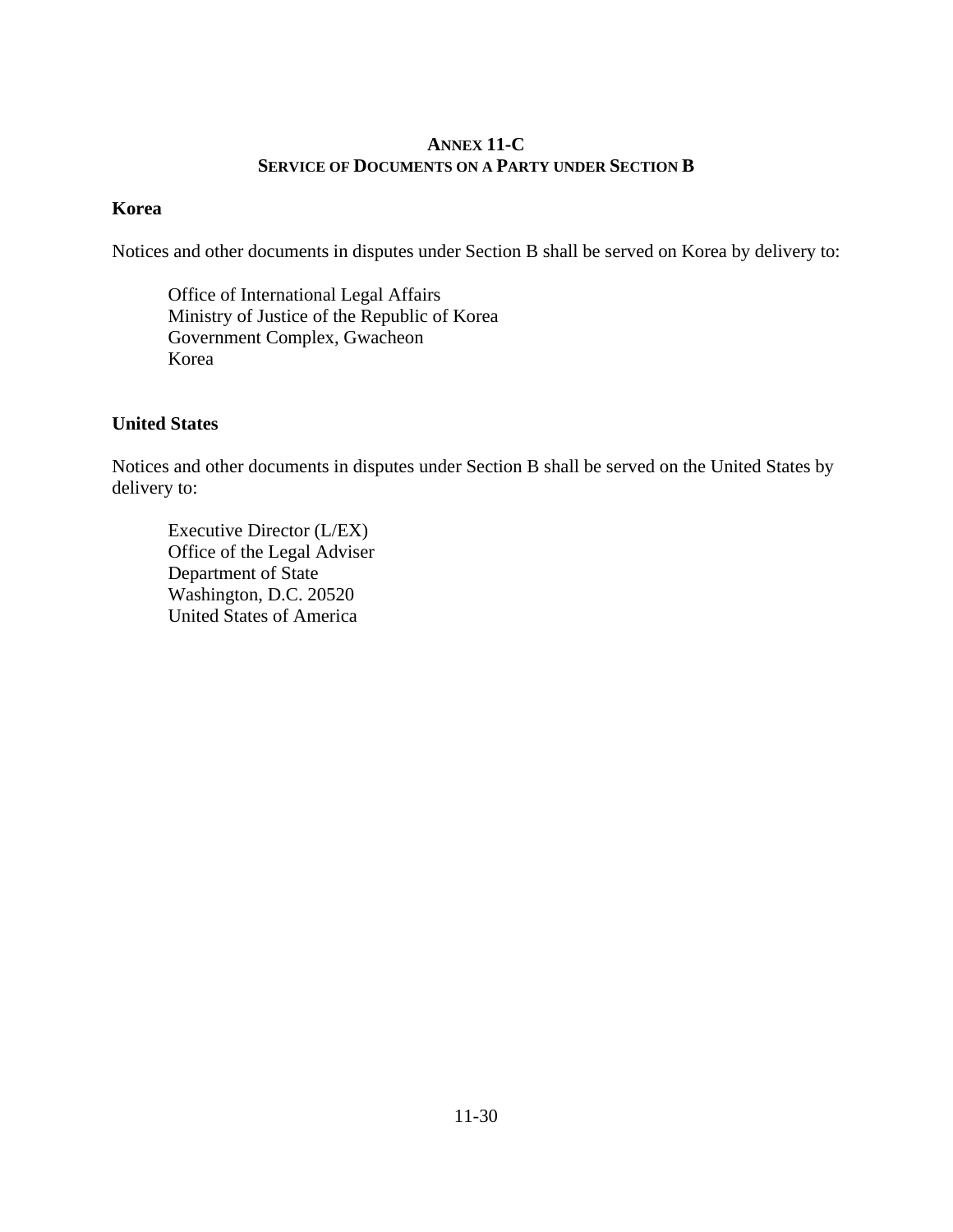### **ANNEX 11-D POSSIBILITY OF A BILATERAL APPELLATE MECHANISM**

Within three years after the date this Agreement enters into force, the Parties shall consider whether to establish a bilateral appellate body or similar mechanism to review awards rendered under Article 11.26 in arbitrations commenced after they establish the appellate body or similar mechanism.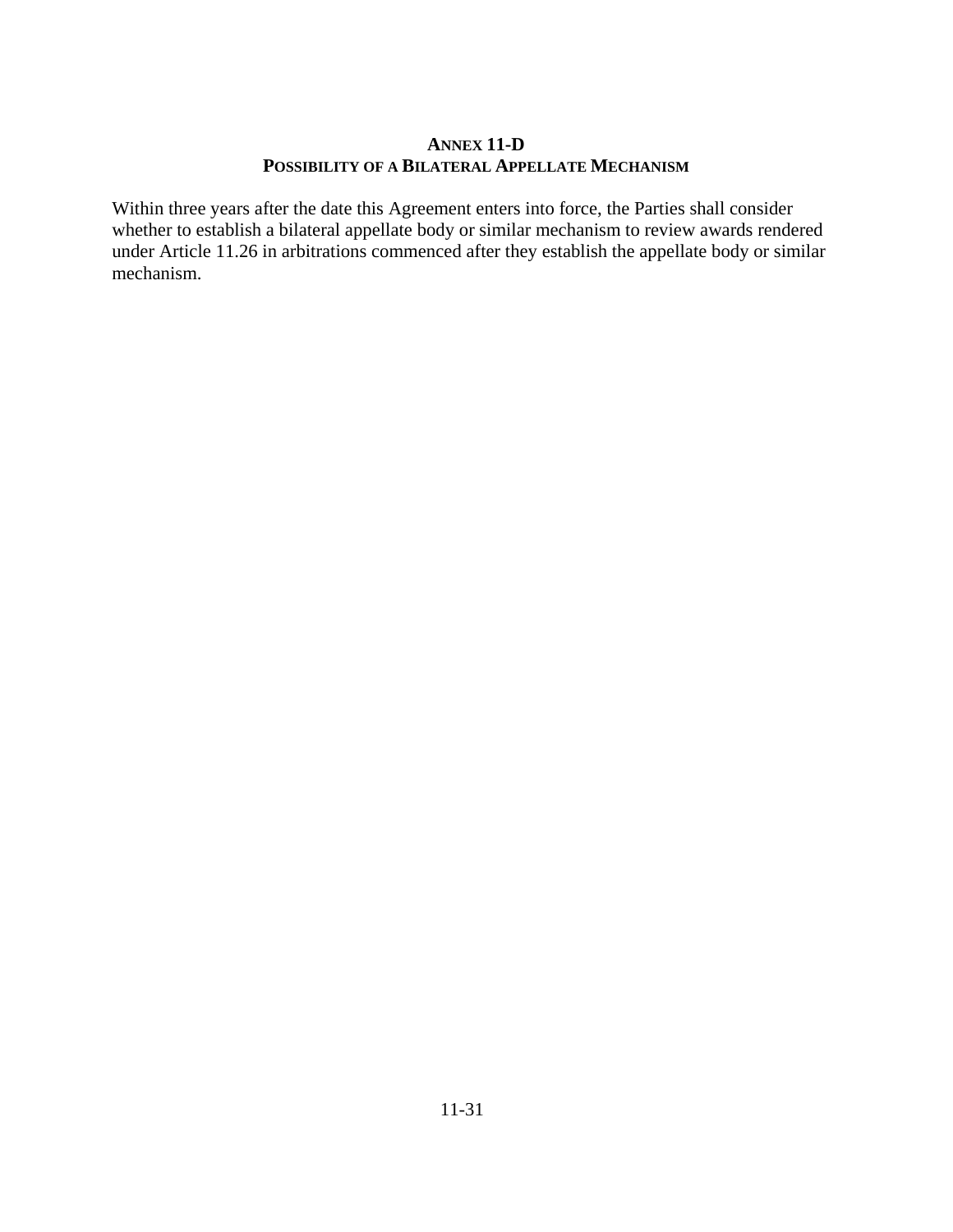### **ANNEX 11-E SUBMISSION OF A CLAIM TO ARBITRATION**

### **Korea**

1. Notwithstanding Article 11.18.2, an investor of the United States may not submit to arbitration under Section B a claim that Korea has breached an obligation under Section A either:

- (a) on its own behalf under Article 11.16.1(a); or
- (b) on behalf of an enterprise of Korea that is a juridical person that the investor owns or controls directly or indirectly under Article 11.16.1(b),

if the investor or the enterprise, respectively, has alleged that breach of an obligation under Section A in any proceedings before a court or administrative tribunal of Korea.

2. For greater certainty, where an investor of the United States or an enterprise of Korea that is a juridical person that the investor owns or controls directly or indirectly makes an allegation that Korea has breached an obligation under Section A before a court or administrative tribunal of Korea, that election shall be final, and the investor may not thereafter allege that breach, on its own behalf or on behalf of the enterprise, in an arbitration under Section B.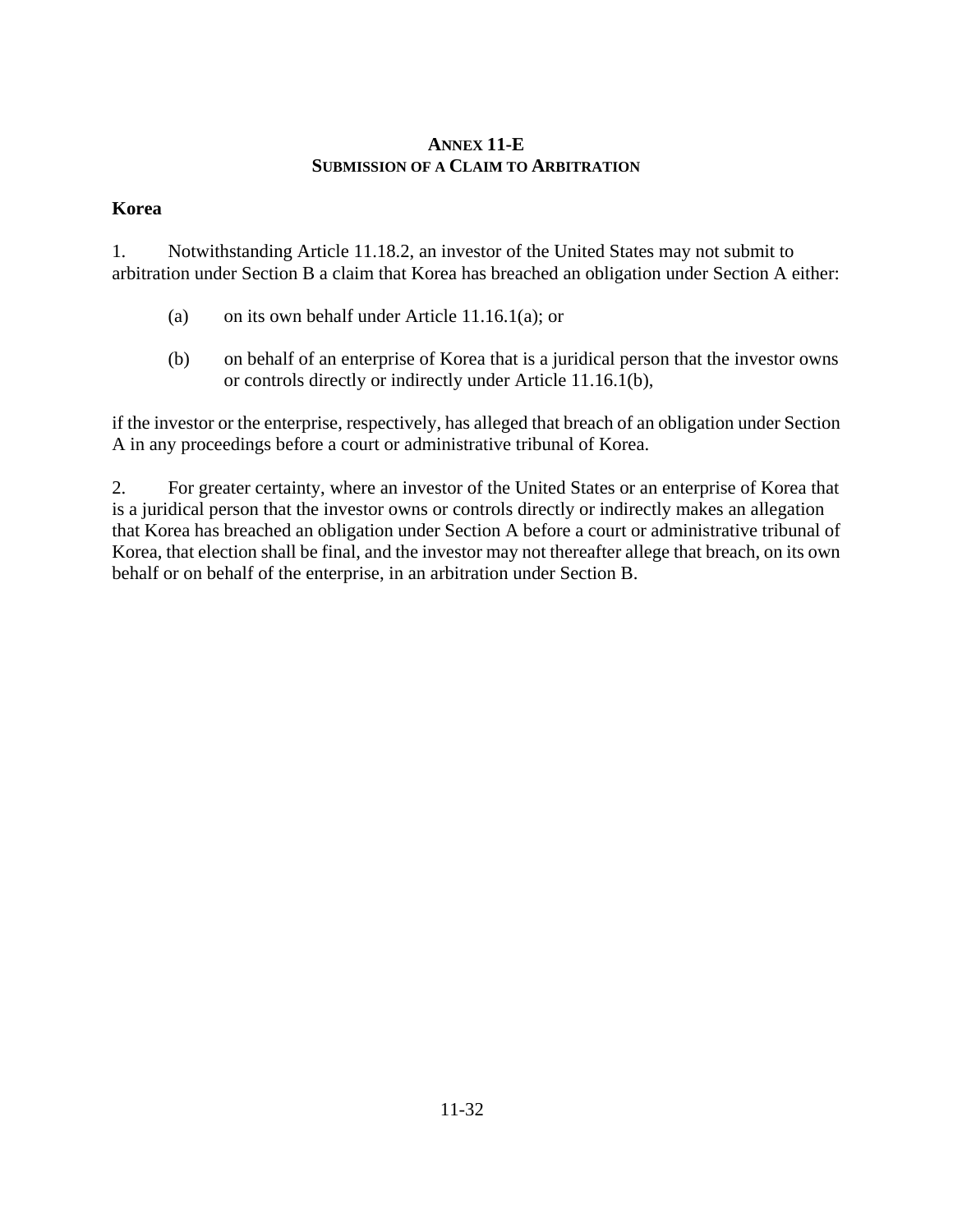### **ANNEX 11-F TAXATION AND EXPROPRIATION**

The determination of whether a taxation measure, in a specific fact situation, constitutes an expropriation requires a case-by-case, fact-based inquiry that considers all relevant factors relating to the investment, including the factors listed in Annex 11-B and the following considerations:

- (a) The imposition of taxes does not generally constitute an expropriation. The mere introduction of a new taxation measure or the imposition of a taxation measure in more than one jurisdiction in respect of an investment generally does not in and of itself constitute an expropriation;
- (b) A taxation measure that is consistent with internationally recognized tax policies, principles, and practices should not constitute an expropriation. In particular, a taxation measure aimed at preventing the avoidance or evasion of taxation measures generally does not constitute an expropriation;
- (c) A taxation measure that is applied on a non-discriminatory basis, as opposed to a taxation measure that is targeted at investors of a particular nationality or at specific taxpayers, is less likely to constitute an expropriation; and
- (d) A taxation measure generally does not constitute an expropriation if it was already in force when the investment was made and information about the measure was publicly available.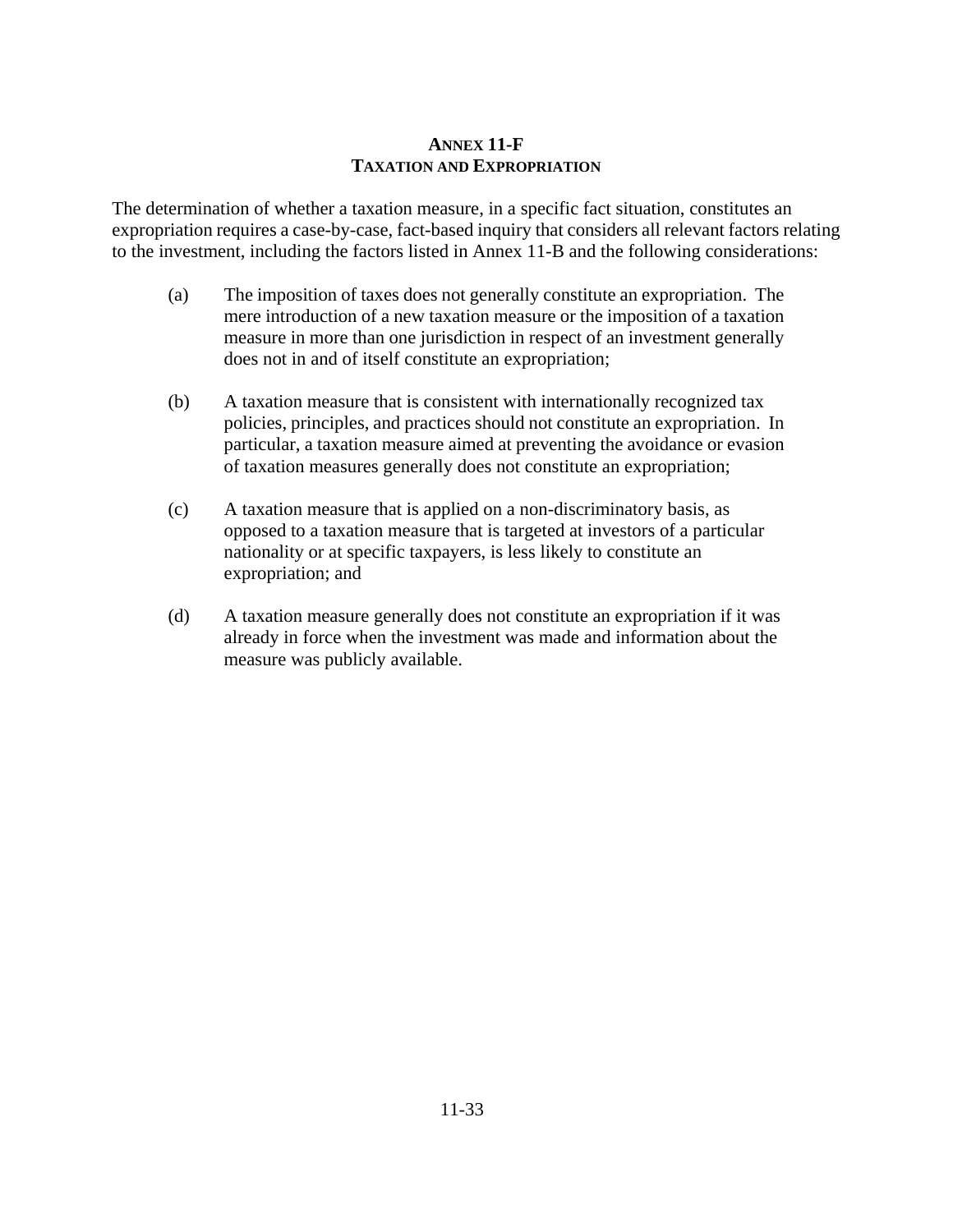### **ANNEX 11-G TRANSFERS**

1. Nothing in this Chapter, Chapter Twelve (Cross-Border Trade in Services), or Chapter Thirteen (Financial Services) shall be construed to prevent Korea from applying measures pursuant to Article 6 of the *Foreign Exchange Transactions Act*, provided that such measures: $20$ 

- (a) are in effect for a period not to exceed one year; however, if extremely exceptional circumstances arise such that Korea seeks to extend such measures, Korea will coordinate in advance with the United States concerning the implementation of any proposed extension;
- (b) are not confiscatory;
- (c) do not constitute a dual or multiple exchange rate practice;
- (d) do not otherwise interfere with investors' ability to earn a market rate of return in the territory of Korea on any restricted assets; $^{21}$  $^{21}$  $^{21}$
- (e) avoid unnecessary damage to the commercial, economic, or financial interests of the United States;
- (f) are temporary and phased out progressively as the situation calling for imposition of such measures improves;
- (g) are applied in a manner consistent with Articles 11.3, 12.2, and 13.2 (National Treatment) and Articles 11.4, 12.3, and 13.3 (Most-Favored-Nation Treatment) subject to the Schedules of Korea to Annex I, Annex II, and Annex III; and
- (h) are promptly published by the Ministry of Finance and Economy or the Bank of Korea.
- 2. Paragraph 1 does not apply to measures that restrict:
	- (a) payments or transfers for current transactions, unless:

 $\overline{\phantom{a}}$ 

<span id="page-33-0"></span> $20$  Korea shall endeavor to provide that such measures will be price-based.

<span id="page-33-1"></span><sup>&</sup>lt;sup>21</sup> For greater certainty, the term "restricted assets" in subparagraph (d) refers only to assets invested in the territory of Korea by an investor of the United States that are restricted from being transferred out of the territory of Korea.